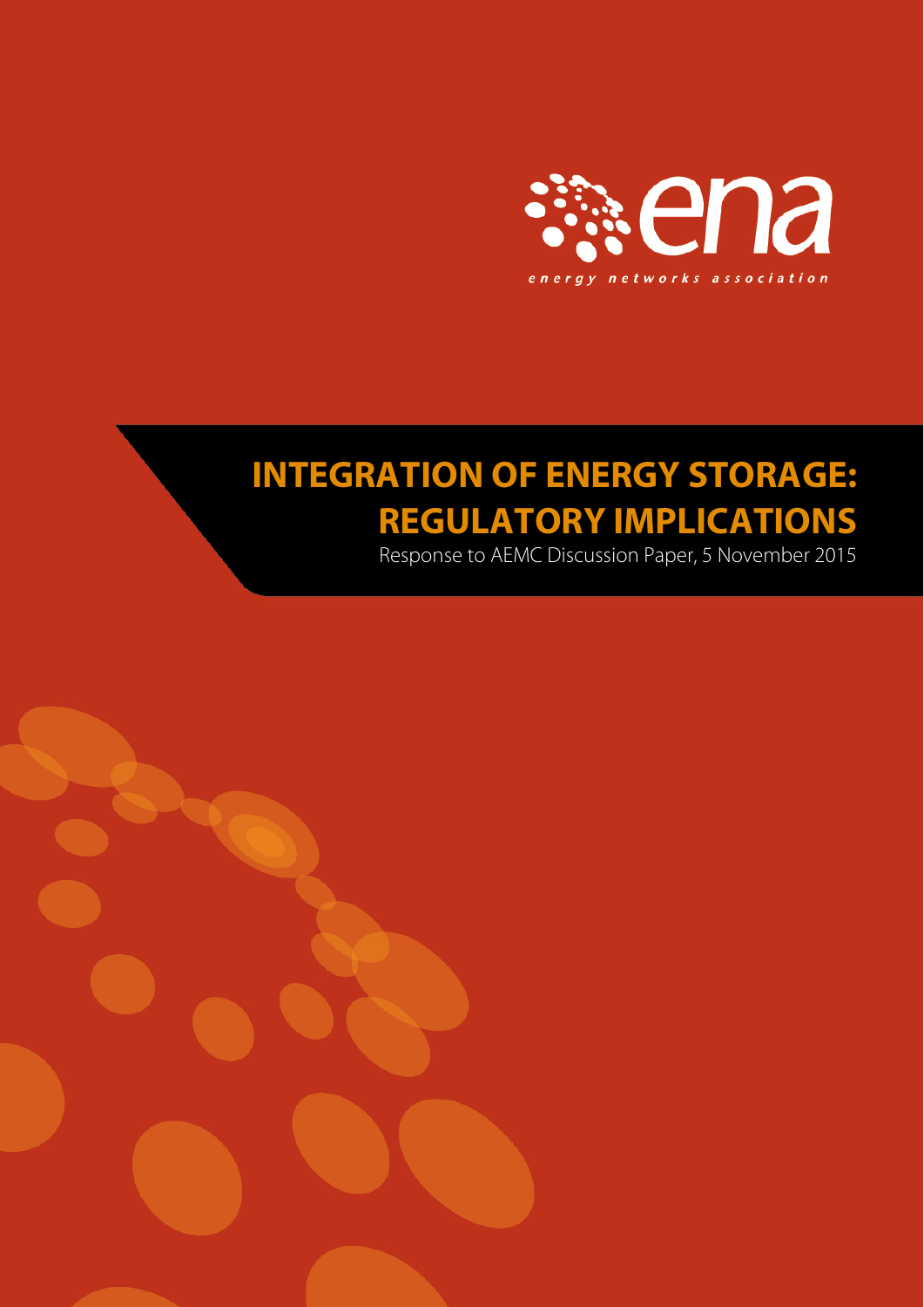# **CONTENTS**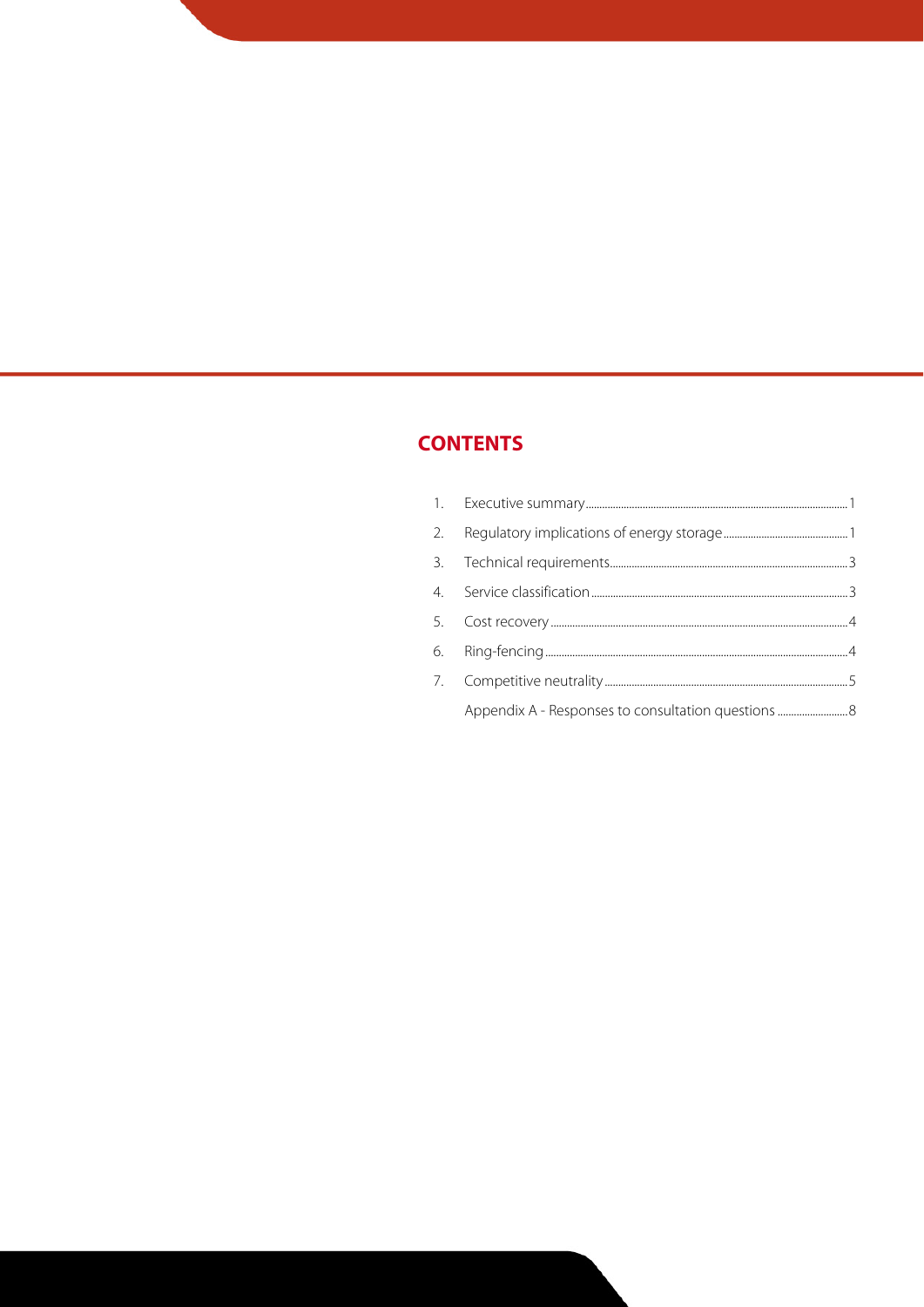#### **1. EXECUTIVE SUMMARY**

The Energy Networks Association (ENA) welcomes the AEMC's Discussion Paper Integrating Energy Storage – Regulatory Implications released in October. The Discussion Paper and this program of Commission work represents a valuable step towards ensuring regulatory frameworks remain 'fit-for-purpose' in the face of technology change.

ENA considers that a fundamental principle of technology agnosticism or neutrality should inform AEMC's considerations on energy storage. In ENA's view, this is consistent with the National Electricity Objective, and flowing from that objective the goal should be to ensure the treatment of storage by the economic regulatory framework does not result in incentives for inefficient technology choices for any party.

Best practice regulatory design requires a rigorous, independent assessment of the costs and benefits of proposed new pro-regulatory measures that are the practical consequence of the current AEMC preliminary findings. In particular, the AEMC needs to fully consider and seek to quantify the potential loss of integration efficiencies and potential increased transaction costs arising from the ring-fencing and prohibition of market participation measures proposed in the Discussion Paper.

The Discussion Paper cites a range of international case studies, and details a variety of emergent and potential regulatory approaches on energy storage. This variety of differing approaches observed by the AEMC should represent a caution to avoid narrow approaches based on building inflexible barriers to market entry and participation.

Network businesses consider it is critical for further work to recognise that the overall regulatory approach on storage will be in effect a "joint product" between AEMC rules and AER guidelines and approaches. It is important that these are aligned from the outset, and that the effectiveness of the combined product is regularly reassessed. A jointly led ring-fencing guideline process and clear common understandings on what precisely constitutes the distribution system under the National Electricity Rules should be a first step in that process.

The Commission has correctly identified features of the existing regulatory framework that should support efficient deployment of energy storage, including cost allocation rules, scope for service classification flexibility, and shared asset guidelines. Any ring-fencing guideline development process should place weight on the potential for these mechanisms to adequately promote efficient outcomes.

# **2. REGULATORY IMPLICATIONS OF ENERGY STORAGE**

## **2.1 Technology-neutral regulation**

While fully supporting the proactive focus by the AEMC on the implications of emergent technologies, ENA considers that when it comes to recommending regulatory approaches a fundamental principle of 'technology agnosticism' or 'technology neutrality' should inform AEMC's considerations.

The overall policy goal should the promotion of the National Electricity Objective (i.e. the long-term interests of consumers). This would appear to be best met by ensuring the treatment of storage by the economic regulatory framework does not result in incentives for inefficient technology choices for any party. This highlights that the treatment of energy storage should be conceptually consistent and integrated with broader evolving regulatory investment and pricing frameworks for the full range of distribution energy resources (including for example embedded generation and solar PV).

# **2.2 Requirement to test the costs and benefits of restrictions**

The AEMC Discussion Paper commences an important process of considering the appropriate treatment of energy storage by the economic regulatory regime and whether the current framework can accommodate changes in technologies and the services that technology can provide. In some areas the AEMC has set out preliminary views on potential approaches, including indicating a predisposition for 'strict' ring-fencing.

Best practice regulatory design requires a rigorous, independent assessment of the costs and benefits of proposed new regulatory measures (which are the practical consequence of the AEMC's preliminary findings), and the AEMC needs to fully consider, and seek to quantify, the potential loss of integration efficiencies and potential increased transaction costs arising from the ring-fencing and prohibition of market participation measures that are proposed. The introduction of any new regulatory measures should, in short, result in a clear net benefit.

It is currently unclear how the AEMC intends to objectively satisfy itself that prohibitions on market participation in behind-the-meter storage, for example, will have benefits higher than the potential costs. Individual market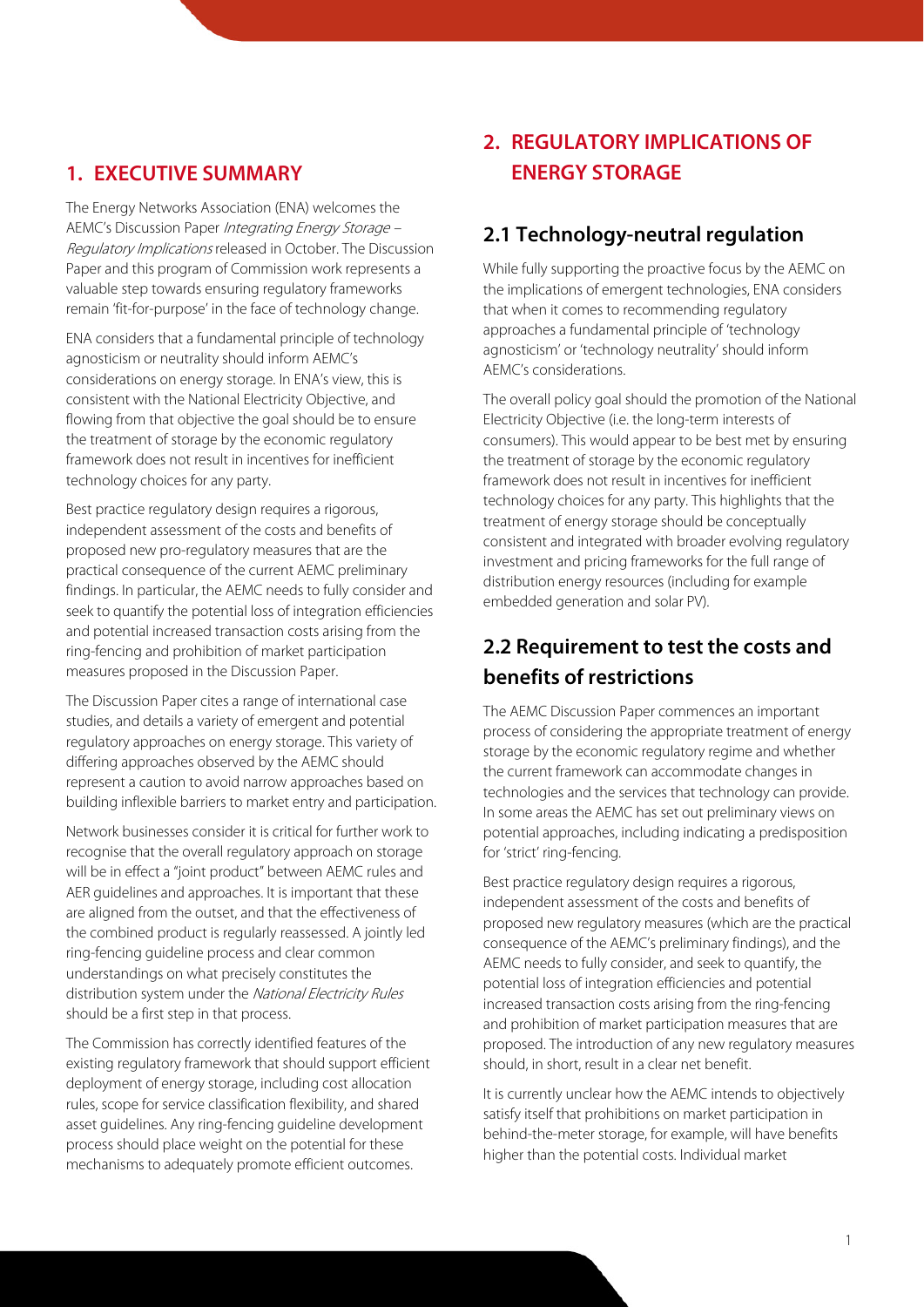participants (including potential direct beneficiaries of reduced levels of competition in household storage markets) are likely to express views on these issues through the current consultation process.

In ENA's view, however, decisions which have the practical effect of increasing regulatory restrictions, or prohibiting a class of businesses from an emerging market need to discharge a significantly higher evidential burden than solely relying on such views before they could be objectively assessed as being in the long-term interests of consumers. This principle is consistent with the principles set out in the original Hilmer Report, and the most recent Harper Competition Policy Review.

Transmission and distribution network service providers have significant experience in the provision of services on a competitive basis without evidence of adverse impact on competition.

#### Box 1: Hilmer Competition Principles on Regulatory Restrictions to Competition

I. There should be no regulatory restrictions on competition unless clearly demonstrated to be in the public interest. Governments which choose to restrict consumers' ability to choose among rival suppliers and alternative terms and conditions should demonstrate why this is necessary in the public interest.

II. Proposals for new regulation that has the potential to restrict competition should include evidence that the competitive effects of the regulation have been considered, that the benefits of the proposed restriction outweigh the likely costs, and that the restriction is no more restrictive than necessary in the public interest.

**Source:** Hilmer Report, Chapter 9, p.206-208

# **2.3 Better integrating framework design and application**

The Commission has correctly identified a range of features of the existing regulatory framework that should support efficient deployment of energy storage, including cost allocation approaches, scope for service classification flexibility, and established shared asset guidelines. Any additional proposed steps developed through future ringfencing guideline development processes should place

weight on the potential for these mechanisms to adequately promote efficient outcomes.

The Discussion Paper's assessment of these issues, for example, its assessment of potential service classification options, highlights an important point. This is that the overall regulatory approach on storage will in fact be a "joint product" between AEMC rules and AER guidelines and approaches.

Given this, it is critical that the objectives and definitions of any 'problems to be solved' are aligned from the outset. It is also important that the effectiveness of the combined product is regularly reassessed. In ENA's view a joint AER-AEMC led ring-fencing guideline process and agreement on what constitutes the distribution system under the Rules should be the first steps in ensuring this alignment of framework design and application.

# **2.4 Assessing the evidence from international practice**

The AEMC has provided a set of short international case studies on the broad variety of emergent regulatory approaches on storage internationally. What is evident from reviewing these case studies, and additional regulatory practice from jurisdictions such as California and New York, is that there is currently no one 'settled' regulatory practice in the area of storage.

This dispersion of regulatory practice should indicate caution and highlight the value in avoiding early adoption of narrow approaches based on building inflexible barriers to market entry and participation. As an example, the international examples given by the Discussion Paper highlight that:

- » Distribution network providers in New Zealand have delivered combined solar/storage solutions at no extra cost to consumers, lowering their electricity bills over time;
- » Regulators in Italy have considered there to be net public benefit in offering specific investment incentives to develop and deploy grid-side storage facilities to help address intermittent energy sources;
- » Ofgem has been similarly satisfied that customerfunded innovation programs should direct resources to pilot programs for grid-scale storage (such as the 6MW Leighton Buzzard storage facility deployed by UK PowerNetworks).

A striking feature of the international case studies cited in the Discussion Paper is that they have all focused on the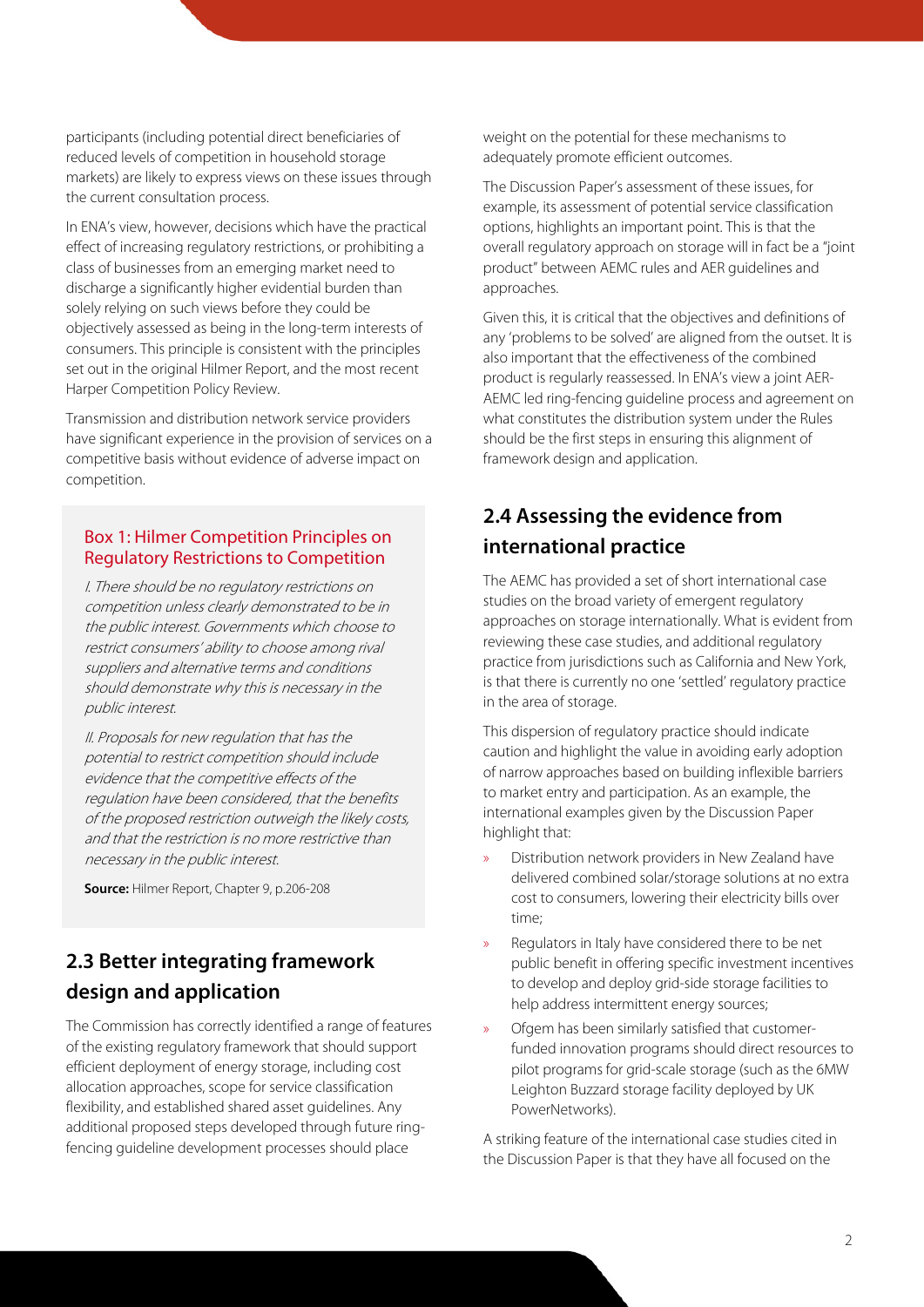active diffusion and promotion of energy storage technologies through regulatory measures. It is unclear how this international evidence supports a preliminary view by the AEMC that it is appropriate to either strictly ring-fence or prohibit market participation of regulated network businesses in any aspect of storage deployment, control or ownership.

ENA would also highlight that there are also many suitable Australian case studies, as outlined in Box 2 below. Many of these projects (such as Transgrid's iDemand project) are undertaken on an 'open source' basis, contributing to collective learning and capability building in the Australian energy storage market.

#### Box 2: Australian case studies in network electricity storage

Today a wide array of storage technologies has been, or is in the process of being, developed and deployed by networks to ensure that the grid can meet our everyday energy needs. ENA member companies are currently undertaking a number of projects around the practical application of energy storage on their networks and are investigating how to optimise services from storage and support for domestic generation with storage. These projects encompass:

- » Integrating customer-owned household storage and network tariffs (Ergon Energy);
- » Development of a 2MW battery storage system in Buninyong, Victoria (Powercor);
- » Transgrid's 'iDemand' hybrid embedded generation and storage project;
- » Centralised Energy Storage Systems for network and isolated systems (Ergon and ENERGEX);
- » Trial of 1 MW Grid Energy Storage System (AusNet Services);
- Use of controlled load hot water systems to store Solar PV output (ENERGEX).

See ENA The Great Energy Quest: Case Studies in Australian Electricity Storage, September 2015

#### **3. TECHNICAL REQUIREMENTS**

The Discussion Paper proposes a review of technical requirements applying to behind the meter storage to assess the appropriateness and consistency of existing arrangements.

ENA supports such a review noting that it should also consider the underlying reasons for different requirements, and the costs and benefits to customers of harmonisation of requirements.

Importantly, any investigation of technical requirements should be undertaken with regard to the operational safety and system security reasons for the technical equipment specifications and remote control requirements. As part of this, the first priority must be given to minimising safety risks to both customers and operational staff working on networks.

#### **4. SERVICE CLASSIFICATION**

The existing service classification process may be workable, with minor adaptions, to accommodate an increased uptake of storage. ENA considers, however, that there may be a case for looking more strategically at revised 'fit-for-purpose' service classification processes, form of regulation tests and institutional arrangements for the increasingly competitive environment around new and existing network service delivery.

ENA is of the view that the AER may not be the body best placed to undertake service classification assessments in isolation, as it will be effectively placed in the position of assessing the scope of its own regulatory powers, which is not consistent with best-practice regulatory design.

ENA concurs with the AEMC that that there may be tensions and ambiguities within the existing distribution service classification framework. As the AEMC has highlighted, the AER's current approach to the definition of a 'distribution system' as potentially encompassing assets extending beyond the meter is one example of this.

A lack of certainty over the treatment of service classification issues by the AER is likely to contribute a deferral of otherwise efficient investment by all parties, as the competitive landscape will be subject to regulatory uncertainty. The Discussion Paper sets out the 'likely distribution service classification' which would apply across a range of energy storage functions.<sup>1</sup> This analysis is explicitly caveated by the AEMC as being based on AEMC interpretations of previous AER determinations.

<sup>1</sup> AEMC Discussion Paper Integration of Energy Storage -Regulatory Implications, October 2015, Table 3.4

<u>.</u>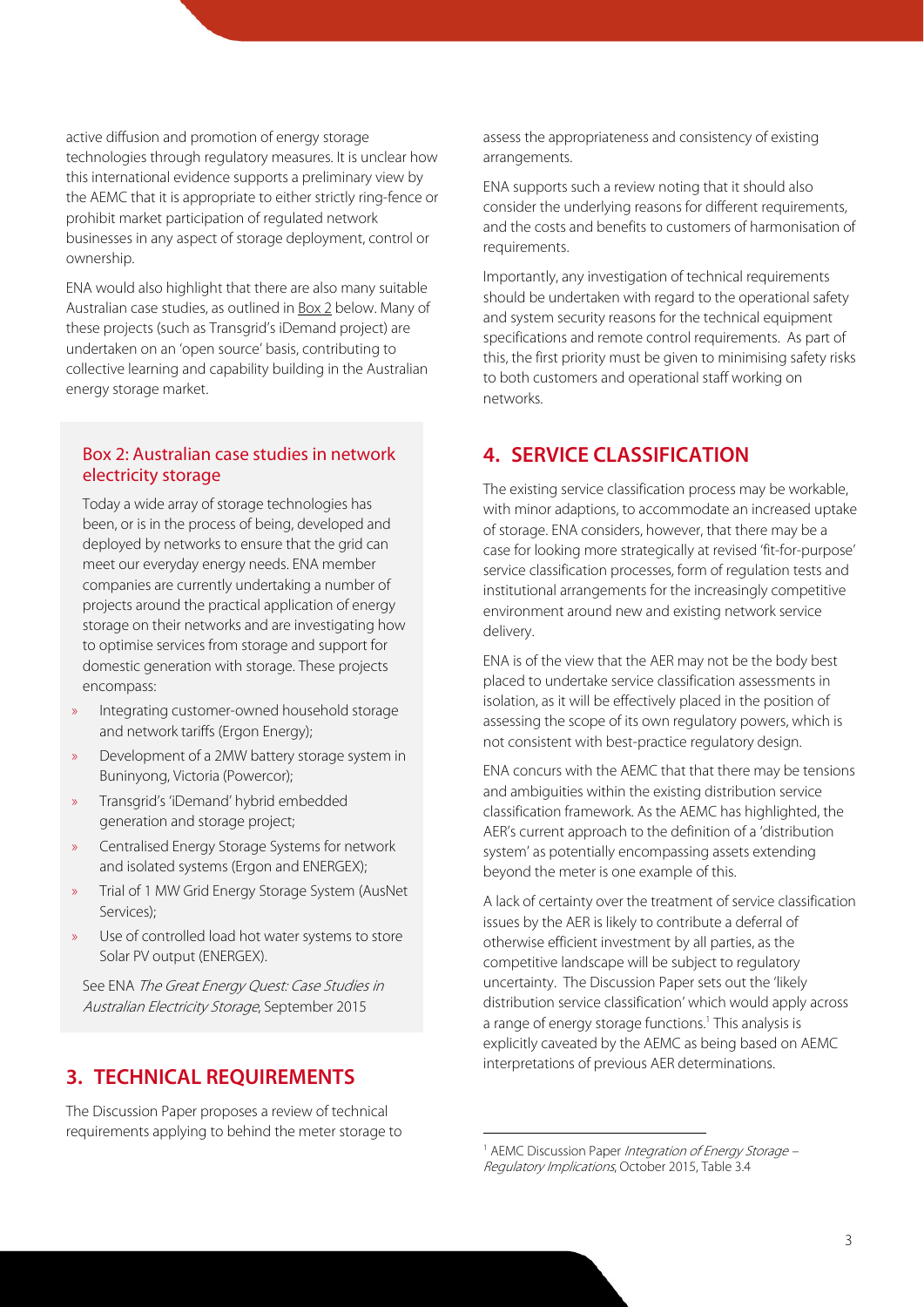This fact highlights that the AEMC is in the position of being required to make assessments on the adaptability of existing rule arrangements in the absence of comprehensive information about the AER's intended practice around storage service classification. This in turn highlights that one possible area for positive broader reforms would be jointly coordinated conducting of service classification processes and ring-fencing guideline reviews on a national basis by the AER and AEMC.

This would assist in producing clear and rule consistent determinations, by allowing for AER assessments to draw both on the AEMC's market development, competition assessment resources and analysis, and the underlying design considerations and expectations of the AEMC with respect to the rule provisions in question. ENA considers this outcome would be consistent with the proposals made by the recent Energy Market Governance review, aimed at ensuring greater regulatory coherence and consistency between rule development and the interpretation and implementation of rules.<sup>2</sup>

## **5. COST RECOVERY**

agnostic.

 $\overline{a}$ 

The network sector supports the overall conclusion that existing efficiency sharing incentives, and normal commercial cost minimisation incentives should drive efficient trade-offs between storage and traditional network asset choices in the delivery of regulated services. Similarly, ENA agrees that no special powers are needed for the AER to exclude non-proven technologies from the regulatory asset base (RAB), and introduction of such powers would contradict the principle that the regulatory regime should be efficiency focused and technology-

The experience internationally and in Australia around network innovation and technology deployment demonstrates that ensuring sufficiently strong incentives for innovation within a regulatory context is likely to be the more relevant and pressing regulatory issue than a need to specifically empower a regulator to exclude cost recovery for unproven new technologies. This is consistent, for example, with the recent development of the electricity distribution Demand Management Incentive Scheme and innovation allowances commonly available (for example, administered by Ofgem).

The AEMC has provided a preliminary view that it is unlikely that networks purchasing storage for their network will

prevent the development of a competitive market for storage devices - given the amount of activity by retailers and direct sellers. ENA agrees with this finding and observes that deployment of network-owned storage devices behind the meter would also be highly unlikely to prevent the development of a competitive market in storage, given that energy retail firms and others have already entered the storage and related markets.

One issue that would benefit from further explicit focus in the AEMC's next consultation step would be treatment of stand-alone power solutions which feature a significant storage component. Separate to questions of cost recovery for storage as part of the shared network is the need for cost recovery arrangements to be flexible enough to accommodate innovative stand-alone power solutions being trialed and explored by ENA members that can substantially reduce total end costs to consumers (i.e. by allowing for the decommissioning of single or low use customer lines) at a distribution and transmission level.

# **6. RING-FENCING**

Ring-fencing guidelines need to provide sufficient clarity upfront to enable networks to efficiently plan and deploy storage as part of the efficient delivery of network services. The AER's development and interpretation of the ringfencing guidelines over time must likewise be predictable and transparent.

ENA understands the AER is due to progress a review of ring-fencing guidelines over 2016, and considers that this should be developed through a coordinated and combined AER-AEMC consultation process.

As an initial observation, considering the combined package of existing cost allocation requirements, shared asset guideline approaches, and the regulatory investment test process, it is unclear what additional measures would be required to avoid impacting the emerging contestable market.

For example, it is not clear that Australian electricity networks will have any material opportunity to impact a fast moving global energy storage market. Further AEMC consideration should focus on identifying what 'impacts' are credible, their materiality, whether a regulatory response such as additional ring-fencing obligations are proportional having regards to the full potential costs and benefits, and potential alternative regulatory and non-regulatory solutions.

In this context, the *Stress test of the national electricity* economic regulatory framework under future scenarios

<sup>2</sup> Review of Governance Arrangements for Australia Energy Markets – Final Report, October 2015, p.12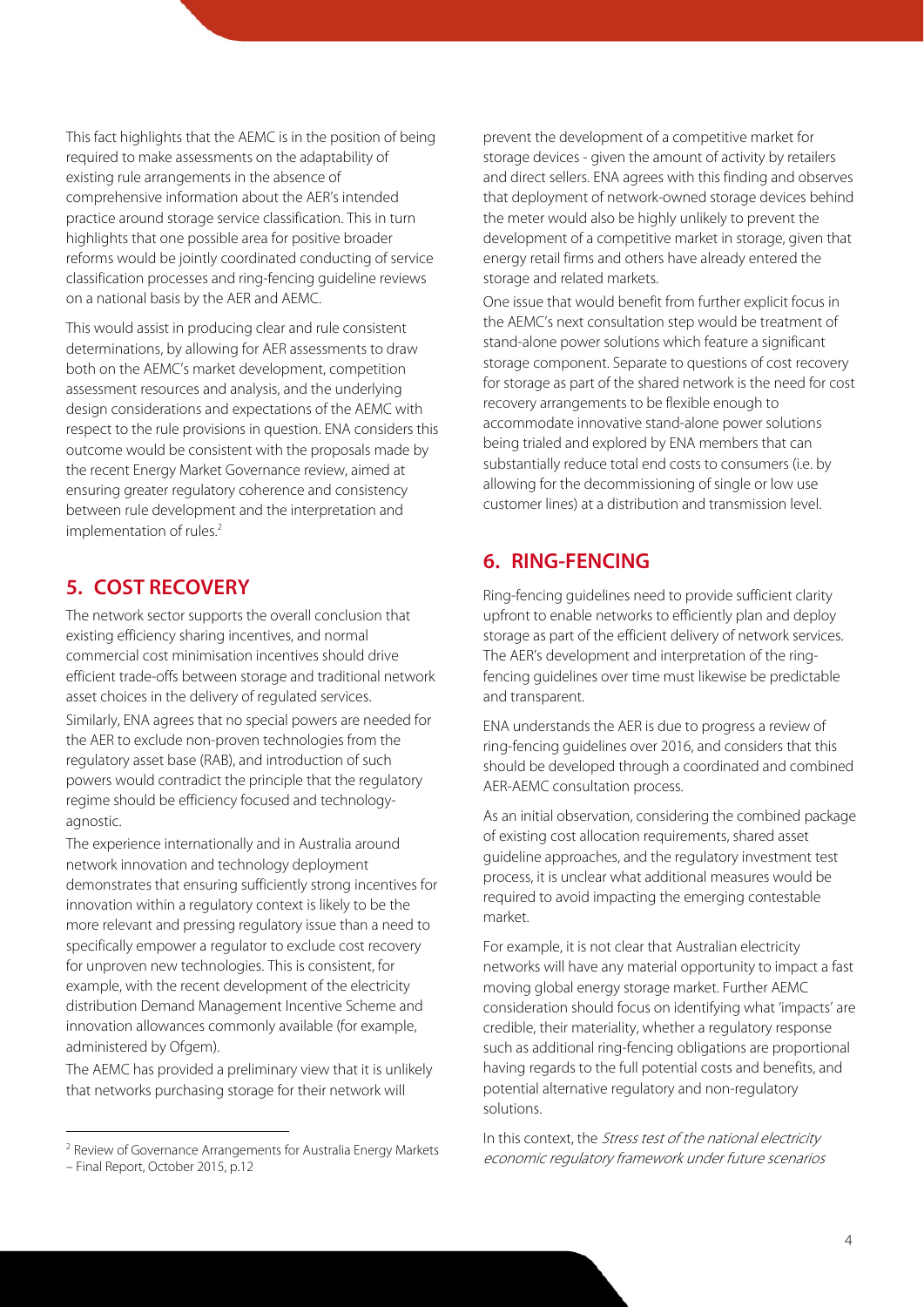report commissioned by the Council of Australian Governments Energy Council observed that inappropriately restrictive ring-fencing that prevented network innovation and business model development could easily represent a substantial risk to the long-term interests of consumers over a range of potential energy market scenarios assessed.<sup>3</sup>

In a context of rapidly emerging competitive forces, rapid technology change, and market development it is critical that ring-fencing arrangements affecting networks are flexible and subject to regular review. This is consistent with the findings of the original Hilmer report, which recommended that government regulations that have a discriminatory impact, particularly in relation to market entry or permissible market conduct be examined through regular review processes.<sup>4</sup> The need for this is reinforced by the fact that Australian transmission and distribution network businesses are currently operating under ringfencing arrangements that are in most cases more than a decade old, and which have never been reviewed or assessed for their actual market impact or net benefit to consumers.

## **7. COMPETITIVE NEUTRALITY**

## **7.1 Contestability**

Energy network businesses support the principle of the deployment of storage being market-led, and for storage to be a contestable service. ENA considers there are likely to be strong public policy benefits in an approach that facilitates customer investment in storage technologies, innovative retailer storage offerings, new third party providers, as well as a capacity for networks to partner with customers directly to assist in the delivery of valued service (and to promote efficient network operation and investment).

ENA also considers that consistent with the case studies identified by the sector in the ENA Paper The Great Quest: Case Studies in Electricity Storage, and international examples highlighted by the Commission's Discussion Paper, there continues to be a valuable scope for positively funded 'learning by doing' innovation programs which produce and disseminate learnings under revised demand management incentive arrangements, for example.

## **7.2 Market-based rollout principle**

The Commission has indicated it would 'not recommend' any policy decisions to actively encourage the deployment of storage by networks in contravention of a framework that assumes that competitive energy activities should be market-led.

ENA considers that to effectively deliver on the economic efficiency objective implicit in this judgement, the Commission should broaden its recommendation to not supporting *any* policy decisions to actively encourage deployment of storage on any basis other than a market-led rollout.

Such a recommendation should be broad enough to encompass any potential State, local or other government entities subsidising storage rollouts, or requiring them to occur through planning or other processes.

# **7.3 Storage supporting network services**

Storage offers a host of potential valuable services to networks, including network deferral, congestion relief, voltage support, frequency regulation and 'black start' capabilities.

As storage costs falls, it should be expected by all stakeholders that networks will increasingly utilize storage facilities to deliver efficient core network services. Indeed, battery technologies already play a supporting role across many electricity grids, with an estimate 100 000 battery storage systems installed at utility substations across the United States, for example.<sup>5</sup>

ENA agrees with the Commission's conclusion that it will be important to monitor and adjust ring-fencing approaches through time in a fast-changing environment. It is not clear that present arrangements will achieve this, given that most networks are operating under ring-fencing rules set more than a decade ago designed for the purpose of governing networks involvement in the retail supply and wholesale generation markets.

ENA recommends requiring joint AEMC-AER reviews of market developments and, critically, the impacts of the regulatory restrictions embedded in ring-fencing requirements on a regularly scheduled basis.

 $\overline{a}$ 

<u>.</u>

<sup>&</sup>lt;sup>3</sup> Synergies Consulting, *Stress test of the national electricity* economic regulatory framework under future scenarios, June 2015, Appendix E-F

<sup>4</sup> Hilmer Committee Report, 1993, p.304

<sup>5</sup> Deloitte, Energy Storage: Tracking the technologies that will transform the power sector, October 2015, p.11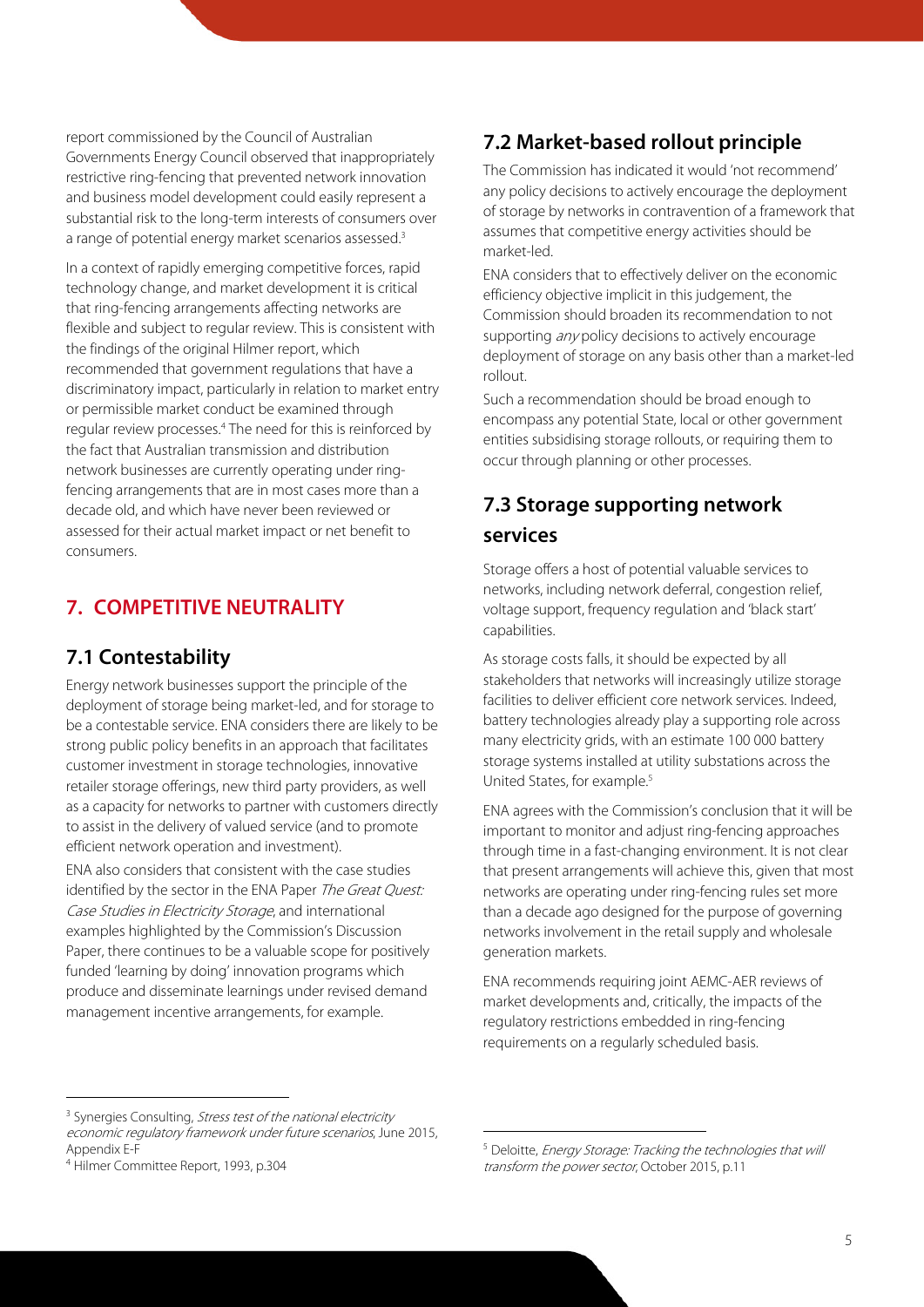# **7.4 Energy trading**

In relation to the recognition and treatment of wholesale market revenues by any network owned or operated storage facilities, the Oncor model in Texas and the approaches outlined in Electranet's battery storage trial are positive avenues for exploration through the Commission's consultation process.

In ENA's initial view these provide pragmatic low cost mechanisms to avoid potential distortions in wholesale market impacts arising from network deployed storage facilities while capturing the full benefits of these technologies.

An alternative approach may be to require the dispatch of the wholesale energy in a network controlled storage device to be at the NEM spot price, with these revenues treated in accordance with other similar shared assets (i.e. with network customers benefitting collectively).

A further potential approach – a variant of the ElectraNet model - would see the market facing component auctioned to market participants and the proceeds of those auctions returned to customers in a similar manner to the current settlements residue auction process.

## **7.5 Behind-the-meter storage**

The basis for a proposed policy-based restriction on behindthe-meter storage is as yet unestablished, especially given the emergent nature of small scale battery deployment.

A simple prohibition on network control or ownership of storage behind the meter may result in a substantial loss of benefits to all customers at all levels through lost synergistic gains, increased transaction costs, and an inability to explore innovative and efficient least cost delivery of network services. Conversely, it is unclear what benefit would be delivered to consumers through this restriction.

An example of the potential for lost synergistic gains was provided by a recent Rocky Mountain Institute, which highlighted that an energy storage system dispatched solely for demand change reduction is only utilized for 5-50 per cent of its useful life.<sup>6</sup> Further relevant considerations for the Commission are the potential for inefficient over-investment in household storage devices in the context of current tariff structures, which are due to be in the process of transitioning to a more cost-reflective basis.

A further potential consideration is the potential of cooptimised distribution system planning and storage development, a process unlikely to be practically replicable in the short to medium term at the local distribution level by alternative coordination mechanisms (by either information sharing requirements or fully nodal pricing at the distribution level). In progressing any consideration of absolute prohibitions on behind-the-meter storage the Commission should consider:

- what is the empirical evidence available to support a view that the long-term interests of consumers are maximised by the introduction of a new regulatory prohibition on direct ownership and operation by the regulated entity?
- what analysis or evidence is available on whether the loss of consumer benefit through foregone synergies and additional competitive tensions arising from networks having the capacity to offer behind-the-meter solutions is likely to be outweighed by the consumer benefits of the regulatory restrictions proposed?
- in the likely absence of fully distributed pricing signals over the short and medium term, what is the potential scale of inefficiencies that may arise due to restrictions on a network being able to offer behind-the-meter storage solutions as part of an integrated network management planning solution tailored to deliver a least cost service outcome?
- how will the AEMC ensure that any initial assumptions made on the above questions are regularly retested in the light of emerging information and market structures as storage technologies and markets develops?
- what are the potential unintended consequences arising from prohibitions on direct market participation by the regulated entity?

The questions above will require substantive and detailed investigation by AEMC if future policy approaches are to maximise consumer benefit. ENA notes that there is a broad acceptance of the difficulty of reaching definitive assessments on these questions, with, for example a recent PIAC funded study acknowledging that there are a number of conceptually sound reasons why networks should potentially be permitted to employ batteries within the regulated asset base.<sup>7</sup>

<u>.</u>

 $\overline{a}$ 

<sup>&</sup>lt;sup>7</sup> CME Batteries and electricity network service

providers in Australia: regulatory implications, September 2015, p.49

<sup>&</sup>lt;sup>6</sup> RMI, The Economics of Battery Storage, October 2015, p.7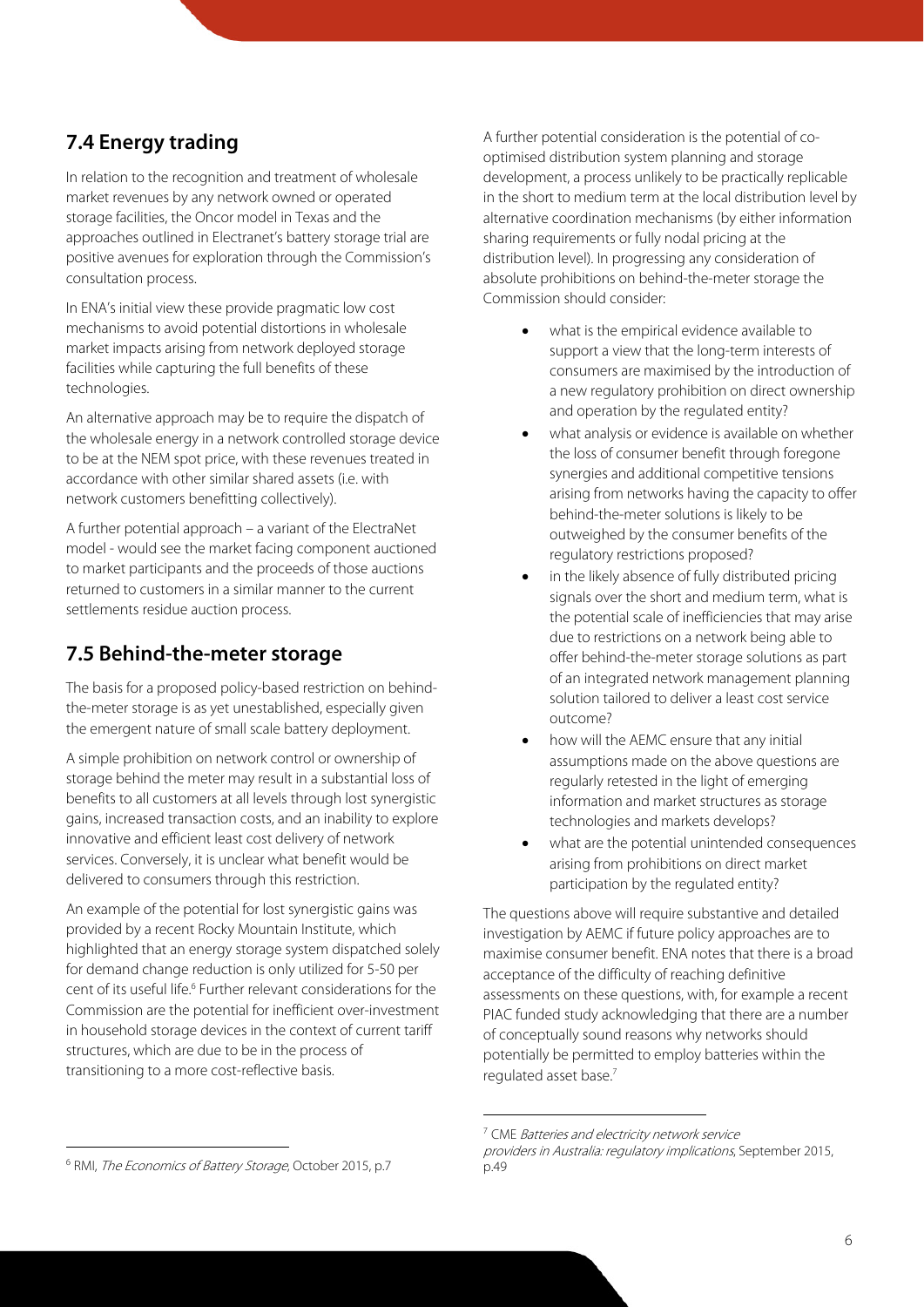Finally, an early foreclosing prohibition by the AEMC of direct network participation in behind the meter storage also appears at odds with the AER's contention that the regulated distribution system can encompass assets beyond the meter. Lack of alignment between AEMC and the AER on this core definition issue has potential to create disincentives for efficient investment and regulatory uncertainty.

It appears untenable, for example, for the AER to base a view on the most efficient means of delivery of regulated distribution network services on a differing definition of the extent and nature of a distribution system than that used by the AEMC in defining the types of individual technologies able to be owned or controlled by the regulated NSP.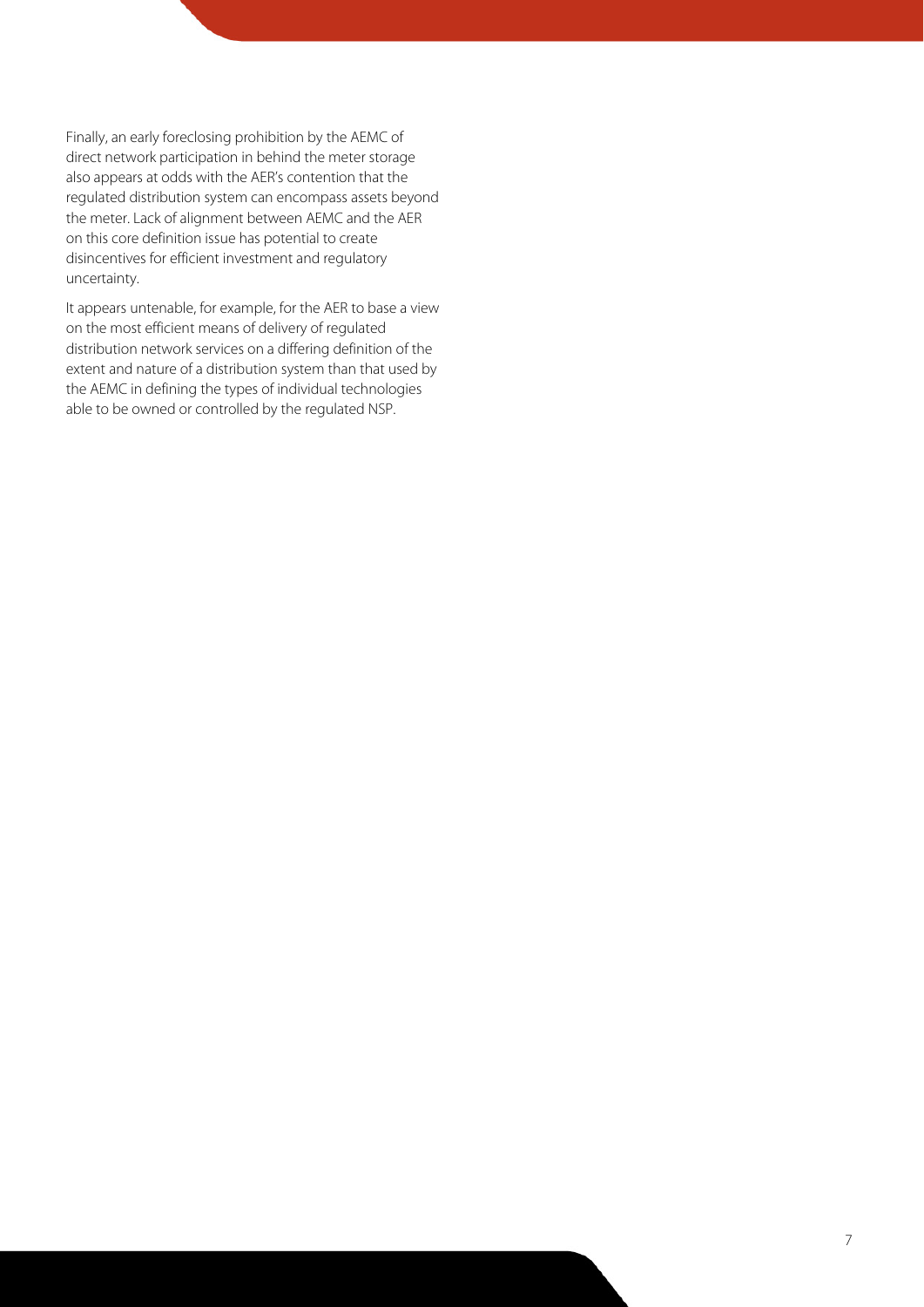## **8. APPENDIX A - RESPONSES TO CONSULTATION QUESTIONS**

| <b>Consultation questions or AEMC preliminary findings</b>                                                                                            | <b>ENA</b> response                                                                                                                                                                                                                                                                                                                                                                                         |
|-------------------------------------------------------------------------------------------------------------------------------------------------------|-------------------------------------------------------------------------------------------------------------------------------------------------------------------------------------------------------------------------------------------------------------------------------------------------------------------------------------------------------------------------------------------------------------|
| Section 1 - Introduction                                                                                                                              |                                                                                                                                                                                                                                                                                                                                                                                                             |
| Scope of AEMC work                                                                                                                                    |                                                                                                                                                                                                                                                                                                                                                                                                             |
| . Do stakeholders agree that the appropriate scope for the AEMC's work is the NEL<br>and the NER as they relate to the integration of energy storage? | Agree with the proposed scope focusing on NEL and NER related matters,<br>noting there are also a number of consumer protection issues that arise that<br>would need to be dealt with in other processes (i.e. COAG Energy Council).                                                                                                                                                                        |
| . Are there elements of the current consumer protection framework that need to<br>be reviewed in relation to the penetration of energy storage?       | The AEMC has stated that the <i>Discussion Paper</i> is not intended to cover<br>technical standards as they do not fall within AEMC's remit. However, the<br>Discussion Paper proceeds to address and raise potential issues around AS4777,                                                                                                                                                                |
| • Are there jurisdictional and sub-jurisdictional instruments relevant to<br>energy storage that the AEMC should also consider?                       | which is a technical standard. Clarity and consistency around scope of future<br>consultation steps will be important.                                                                                                                                                                                                                                                                                      |
| Section 2 - End users and aggregators using storage                                                                                                   |                                                                                                                                                                                                                                                                                                                                                                                                             |
| Connection processes under Chapter 5A                                                                                                                 |                                                                                                                                                                                                                                                                                                                                                                                                             |
|                                                                                                                                                       | No comment                                                                                                                                                                                                                                                                                                                                                                                                  |
| . Connection processes are new and still being implemented. Do you                                                                                    |                                                                                                                                                                                                                                                                                                                                                                                                             |
| anticipate any issues with the connection process associated with                                                                                     |                                                                                                                                                                                                                                                                                                                                                                                                             |
| storage?                                                                                                                                              |                                                                                                                                                                                                                                                                                                                                                                                                             |
| . Do connection processes represent a barrier to storage? If so, what<br>specifically is the issue?                                                   | Notwithstanding the potential market benefits to be derived through the<br>integration of energy storage devices, there remains the potential for energy<br>storage devices to disrupt the operation of the network, e.g. through capacity,<br>voltage and frequency disturbances. As such robust connection processes<br>should be viewed as a necessity, rather than a barrier to storage. In this regard |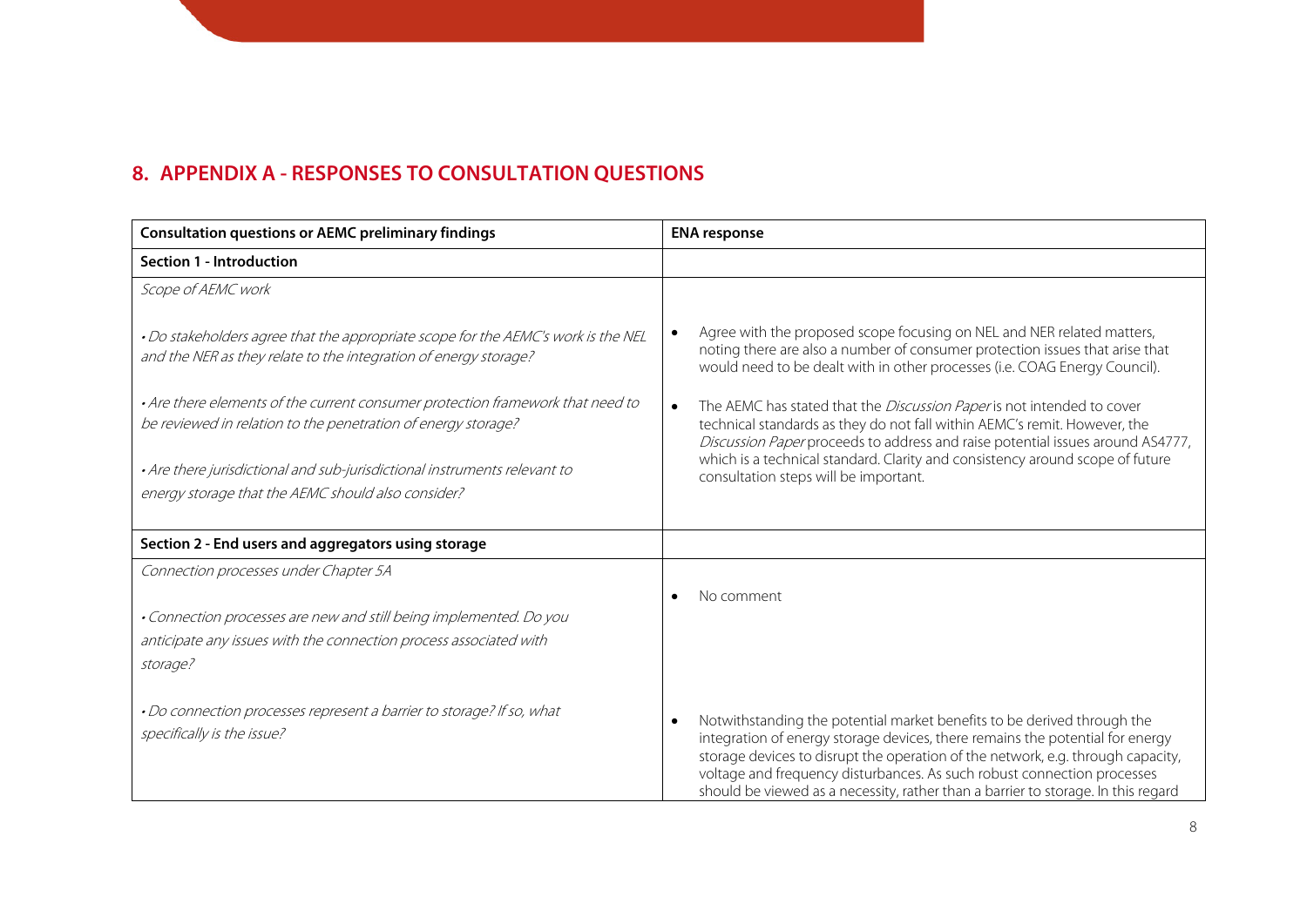|                                                                                                                                                                                                                                                                                                                                | we note that the connections framework under the NER provides for simplified<br>connection processes where the level of risk associated with a particular<br>connection type is reduced                                                                                                             |
|--------------------------------------------------------------------------------------------------------------------------------------------------------------------------------------------------------------------------------------------------------------------------------------------------------------------------------|-----------------------------------------------------------------------------------------------------------------------------------------------------------------------------------------------------------------------------------------------------------------------------------------------------|
| • Should DNSPs be required to have a connection offering that separately<br>addresses the connection of micro storage capability?                                                                                                                                                                                              | No comment                                                                                                                                                                                                                                                                                          |
| . Do connection costs represent a significant barrier to storage? If so, what<br>specifically is the issue?                                                                                                                                                                                                                    | ENA does not consider connection costs represent a significant barrier to<br>storage. Specifically, we note that connection costs are regulated and approved                                                                                                                                        |
| Standards for the installation, connection and operation of storage<br>Devices                                                                                                                                                                                                                                                 | by the AER, meaning protections are already in place to ensure customers are<br>paying a fair and reasonable price for connection to the grid.                                                                                                                                                      |
| . Does standard AS 4777 represent a potential barrier to the deployment of storage<br>by providers other than networks? What elements of the standard are<br>problematic?                                                                                                                                                      | ENA considers that the new AS4777.2-2015 and the proposed DR AS4777.1-2013<br>are well developed Standards that make use of standard inverter capabilities in a<br>manner that facilitates greater micro-EG and EG connections, by addressing<br>concerns around safety, protection, and operation. |
| <b>Section 2.5 AEMC Preliminary findings</b>                                                                                                                                                                                                                                                                                   |                                                                                                                                                                                                                                                                                                     |
| 1. The existing connection process under the NER for micro-embedded generation<br>appears to accommodate a consumer seeking to install storage behind the meter.<br>However, there may be value in DNSPs being required to have a basic connection<br>offering that separately addresses the connection of storage capability. | No comment                                                                                                                                                                                                                                                                                          |
| 2. The technical requirements that apply to storage behind a customer's meter<br>should be investigated to assess their appropriateness and whether there is<br>potential for standardisation.<br>- Consider a review of the different requirements being applied to                                                           | Such a review should consider the reasons underlying different requirements,<br>$\bullet$<br>and the costs and benefits to customers of harmonisation of requirements                                                                                                                               |
| behind-the-meter storage by distributors in different regions.                                                                                                                                                                                                                                                                 | The investigation of technical requirements should be undertaken with regard<br>to the operational safety and system security reasons for the technical                                                                                                                                             |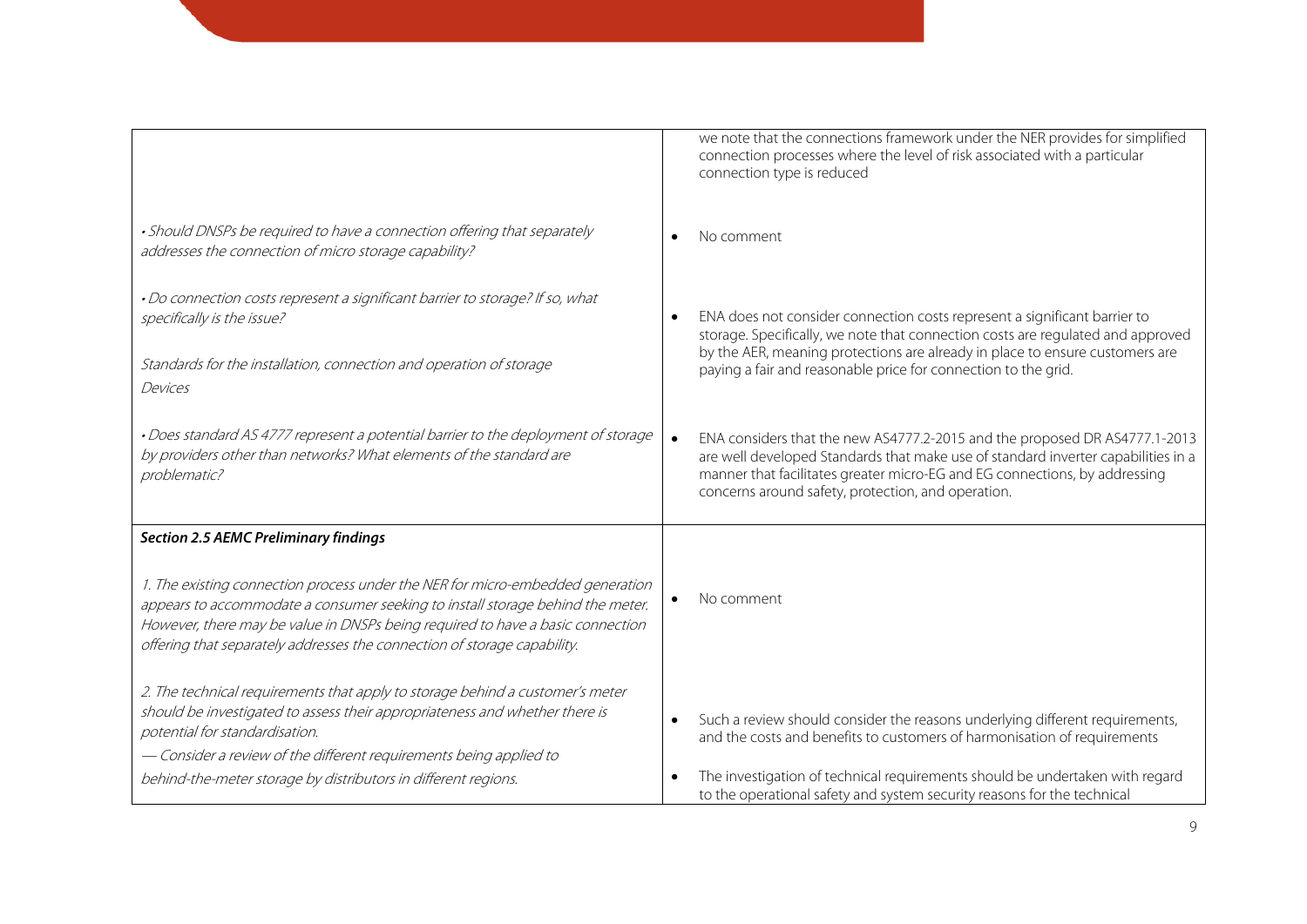| - Consider whether the technical requirements, including AS 4777, give network<br>businesses too much control over what is connected to their networks, both in<br>terms of:<br>(i) specification of the equipment and technical performance; and<br>(ii) remote control.<br>3. We recommend investigating, for the existing registration category of small<br>generator aggregator, whether the ensuing rights and obligations are suited to<br>storage behind the meter, for instance thresholds on what can be offered into<br>competitive markets, and if so when scheduling requirements would apply.<br>- Consideration should also be given to whether the operation of end-user storage<br>- either individually or in aggregate - creates system operation or network<br>operation concerns. This is discussed in Chapter 4. We are of the view that small<br>generation aggregators should be able to offer FCAS into the wholesale market.<br>We therefore recommend that further consideration be given to whether there are<br>any technical limitations to them doing so, and whether any changes to market<br>arrangements and procedures (eg data validation) would be necessary to facilitate<br>their participation in FCAS markets. | equipment specifications and remote control requirements. As part of this,<br>priority must be given to minimising safety risks to customers or operational<br>staff working on networks.<br>Support such an investigation, and support the focus being on the potential for<br>$\bullet$<br>unintentional system operation or network operation issues to be created by<br>new aggregation arrangements, and steps to cost effectively mitigate their<br>impacts on all network consumers.<br>Initial feedback from ENA members suggests that the simple integration of<br>storage into this existing FCAS arrangements may not be feasible as these may<br>not be fit for purpose |
|--------------------------------------------------------------------------------------------------------------------------------------------------------------------------------------------------------------------------------------------------------------------------------------------------------------------------------------------------------------------------------------------------------------------------------------------------------------------------------------------------------------------------------------------------------------------------------------------------------------------------------------------------------------------------------------------------------------------------------------------------------------------------------------------------------------------------------------------------------------------------------------------------------------------------------------------------------------------------------------------------------------------------------------------------------------------------------------------------------------------------------------------------------------------------------------------------------------------------------------------------------|-------------------------------------------------------------------------------------------------------------------------------------------------------------------------------------------------------------------------------------------------------------------------------------------------------------------------------------------------------------------------------------------------------------------------------------------------------------------------------------------------------------------------------------------------------------------------------------------------------------------------------------------------------------------------------------|
| Section 3 - Network businesses integrating storage<br>Service classification                                                                                                                                                                                                                                                                                                                                                                                                                                                                                                                                                                                                                                                                                                                                                                                                                                                                                                                                                                                                                                                                                                                                                                           | While the existing service classification process may be workable with minor<br>$\bullet$<br>adaptions to accommodate an increased uptake of storage, ENA considers that<br>there is a case for looking more strategically at 'fit-for-purpose' service<br>classification processes, form of regulation tests and institutional arrangements<br>for the increasingly competitive environment around new and existing network<br>service delivery.                                                                                                                                                                                                                                   |
| . Do stakeholders agree that there may be tensions and ambiguities within the<br>distribution service classification framework that would benefit from clarification?                                                                                                                                                                                                                                                                                                                                                                                                                                                                                                                                                                                                                                                                                                                                                                                                                                                                                                                                                                                                                                                                                  | Agree that there may be tensions and ambiguities within the distribution service<br>classification framework. As the AEMC has highlighted, the AER's current<br>definition of a 'distribution system' as potentially encompassing assets<br>extending beyond the meter is an example of this.                                                                                                                                                                                                                                                                                                                                                                                       |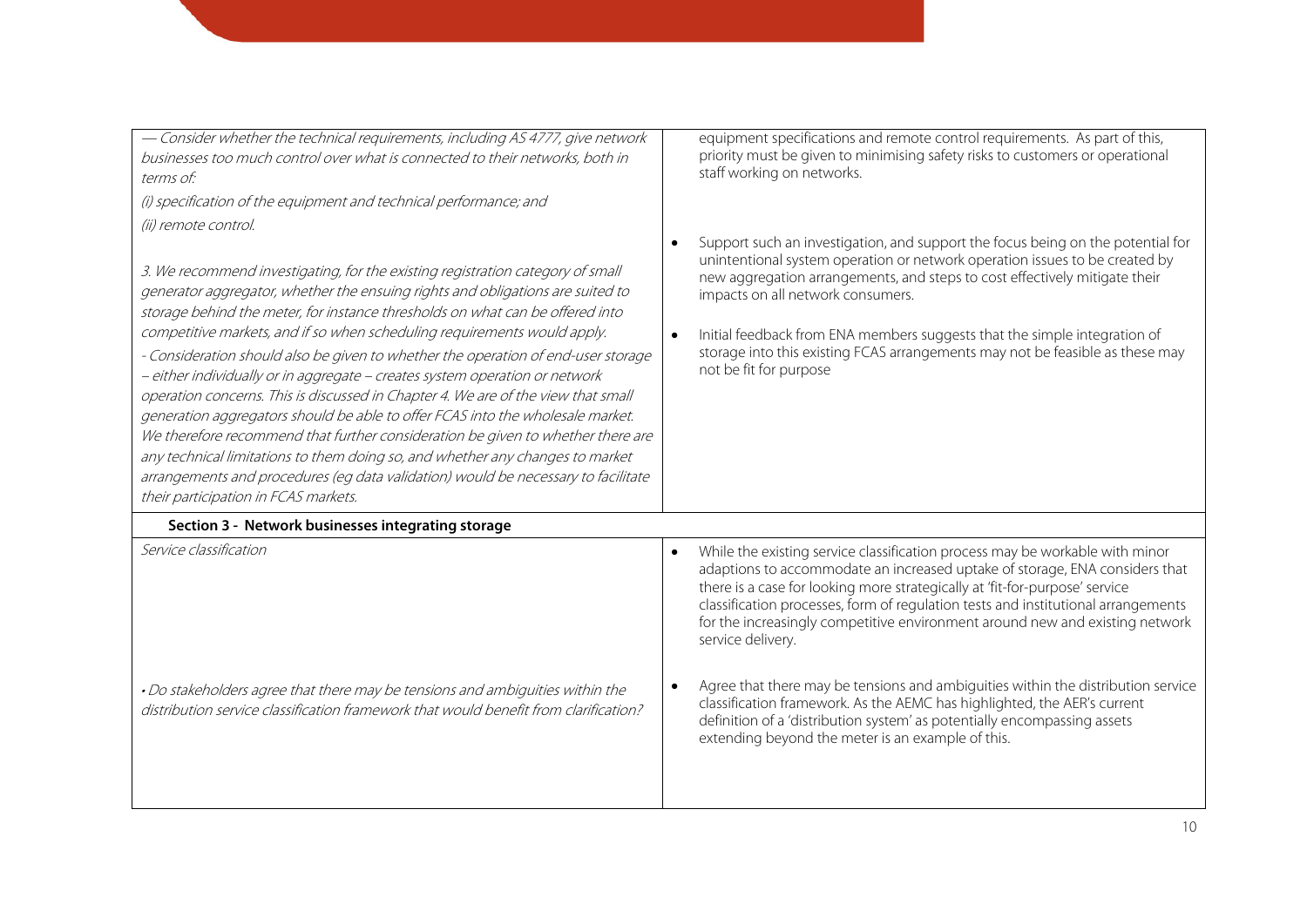| . Do these issues relate in particular to the potential for development of<br>competition in the provision of energy services from storage?                         | A lack of certainty over the treatment of service classification issues by the AER is<br>likely to contribute a deferral of otherwise efficient investment by all parties, as<br>the competitive landscape will be subject to regulatory uncertainty.                                                                                                                                                                                                                                                                                                                  |
|---------------------------------------------------------------------------------------------------------------------------------------------------------------------|------------------------------------------------------------------------------------------------------------------------------------------------------------------------------------------------------------------------------------------------------------------------------------------------------------------------------------------------------------------------------------------------------------------------------------------------------------------------------------------------------------------------------------------------------------------------|
| . How should network business-controlled storage on the network be<br>regulated - as standard or alternative control, or other?                                     | The form of regulation should follow from the nature or function of the service<br>being delivered and the beneficiaries from the service.<br>The Discussion Papersets out the 'likely distribution service classification' which<br>would apply across a range of energy storage functions. This analysis appears to                                                                                                                                                                                                                                                  |
|                                                                                                                                                                     | be based on AEMC interpretation of previous AER determinations.<br>This highlights that one issue is that the AEMC must make assessments on the<br>adaptability of existing rule arrangements in the absence of comprehensive<br>information about the AER's intended practice around storage service<br>classification. This in turn highlights that one possible area for positive broader<br>reform would be the joint coordinated conducting of service classification<br>processes and ring-fencing guideline reviews on a national basis by the AER and<br>AEMC. |
|                                                                                                                                                                     | This would assist in producing a clear and rule consistent determination, by<br>allowing for AER assessment to draw both on the AEMC's market development,<br>competition assessment resources and analysis, and the underlying design<br>considerations and expectations of the AEMC with respect to the rule provisions<br>in question.                                                                                                                                                                                                                              |
| . Do stakeholders agree that the current rules applicable to networks are capable<br>of integrating storage?                                                        | Broadly, the current regulatory rules surrounding network regulatory revenue,<br>$\bullet$<br>and innovation incentives, appear capable of integrating storage.                                                                                                                                                                                                                                                                                                                                                                                                        |
| · Is the incentive framework for distribution and transmission businesses creating<br>any barrier to the deployment of storage where it is cost effective to do so? | ENA considers that the regulatory investment test may require review in the<br>future to provide a sound platform for truly technology agnostic assessments of<br>network and distributed energy resource alternatives.                                                                                                                                                                                                                                                                                                                                                |
|                                                                                                                                                                     | The broad incentive framework applying to transmission and distribution                                                                                                                                                                                                                                                                                                                                                                                                                                                                                                |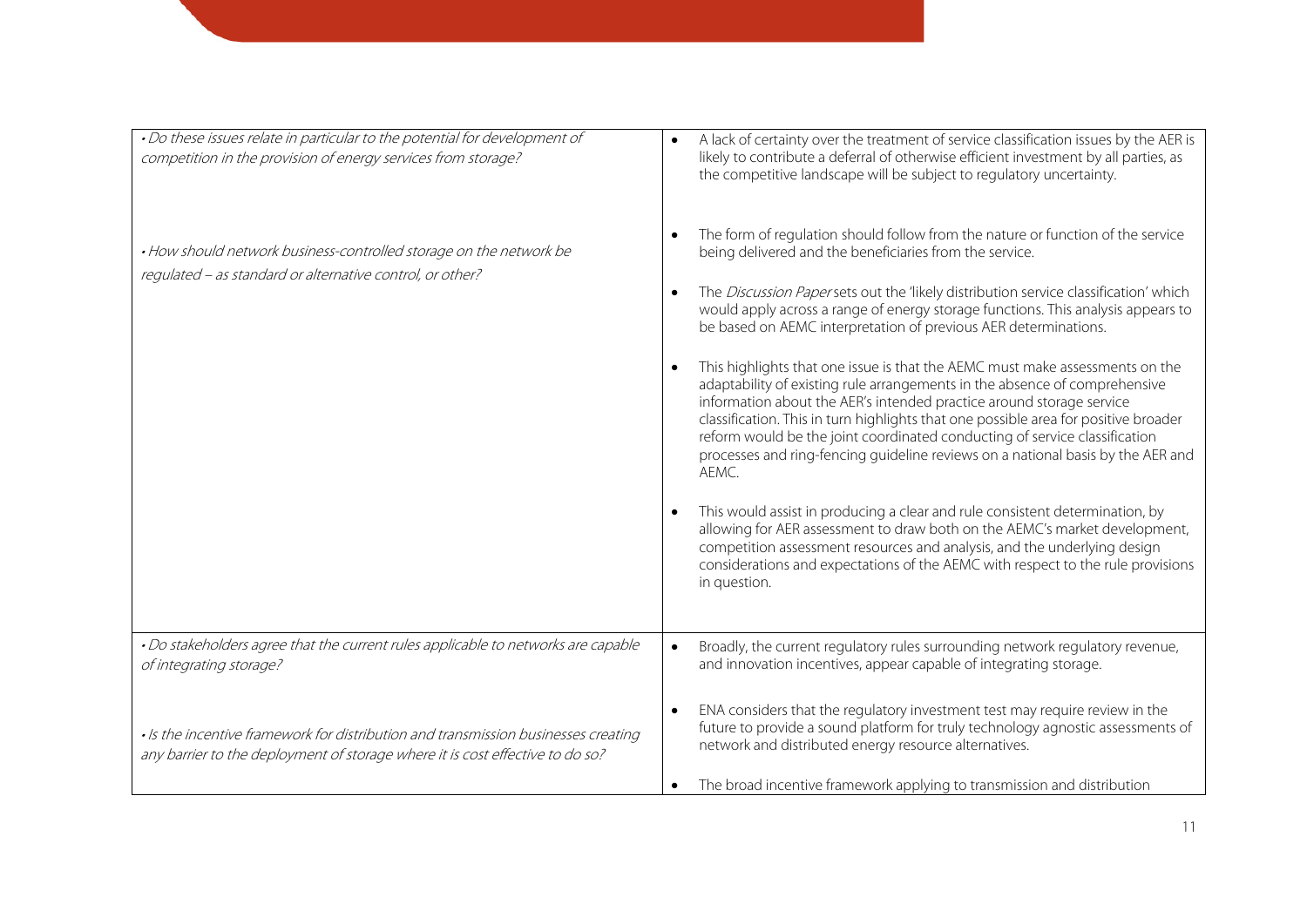|                                                                                                                                                                                                                                                                                           | networks promotes the most efficient configuration of assets and services<br>required to deliver network services. In principle, this does not create any barrier<br>to efficient deployment of storage.<br>An issue to consider, however, is the potential for a regulatory asymmetry to<br>arise where a network may be liable for STPSIS penalties to arising from an<br>inability to control or effectively risk-share with a distributed energy resource,<br>even in circumstances where such a resource is the least cost technology to<br>deliver, for example, network support services.<br>Electricity transmission network businesses have also reported that some<br>aspects of the revised STPIS arrangement, in particular, the way 'network<br>capability' is defined for the purpose of assessing market benefits, may create<br>unintentional barriers to storage deployment |
|-------------------------------------------------------------------------------------------------------------------------------------------------------------------------------------------------------------------------------------------------------------------------------------------|----------------------------------------------------------------------------------------------------------------------------------------------------------------------------------------------------------------------------------------------------------------------------------------------------------------------------------------------------------------------------------------------------------------------------------------------------------------------------------------------------------------------------------------------------------------------------------------------------------------------------------------------------------------------------------------------------------------------------------------------------------------------------------------------------------------------------------------------------------------------------------------------|
| · Given the relatively unproven nature of battery storage should it be<br>treated differently to other assets?                                                                                                                                                                            | This issue is appropriately dealt with by well-designed innovation support and<br>incentive schemes. Storage as a technology should not be treated differently to<br>other maturing technologies capable of contributing to efficient delivery of<br>services.                                                                                                                                                                                                                                                                                                                                                                                                                                                                                                                                                                                                                               |
| . Are any of the timelines associated with regulatory processes likely to be<br>problematic?— For instance are the lead times in the planning process sufficiently<br>long to capture the value of an incremental storage solution as a<br>substitute for traditional network investment? | No specific concerns.                                                                                                                                                                                                                                                                                                                                                                                                                                                                                                                                                                                                                                                                                                                                                                                                                                                                        |
| TNSP ring fencing<br>. Would current ring fencing guidelines address any concerns about a<br>TNSP being able to impact the wholesale market or does storage raise<br>unique issues? If changes are required, what are they?                                                               | The current ring-fencing arrangements, and the 5 per cent revenue cap, may<br>provide a sufficient safeguard that TNSP storage deployment will not adversely<br>impact on the wholesale market, however, transmission ring-fencing guidelines<br>have not been subject to thorough review since their original development and<br>therefore, combined review with the distribution ring-fencing guideline may be<br>warranted.                                                                                                                                                                                                                                                                                                                                                                                                                                                               |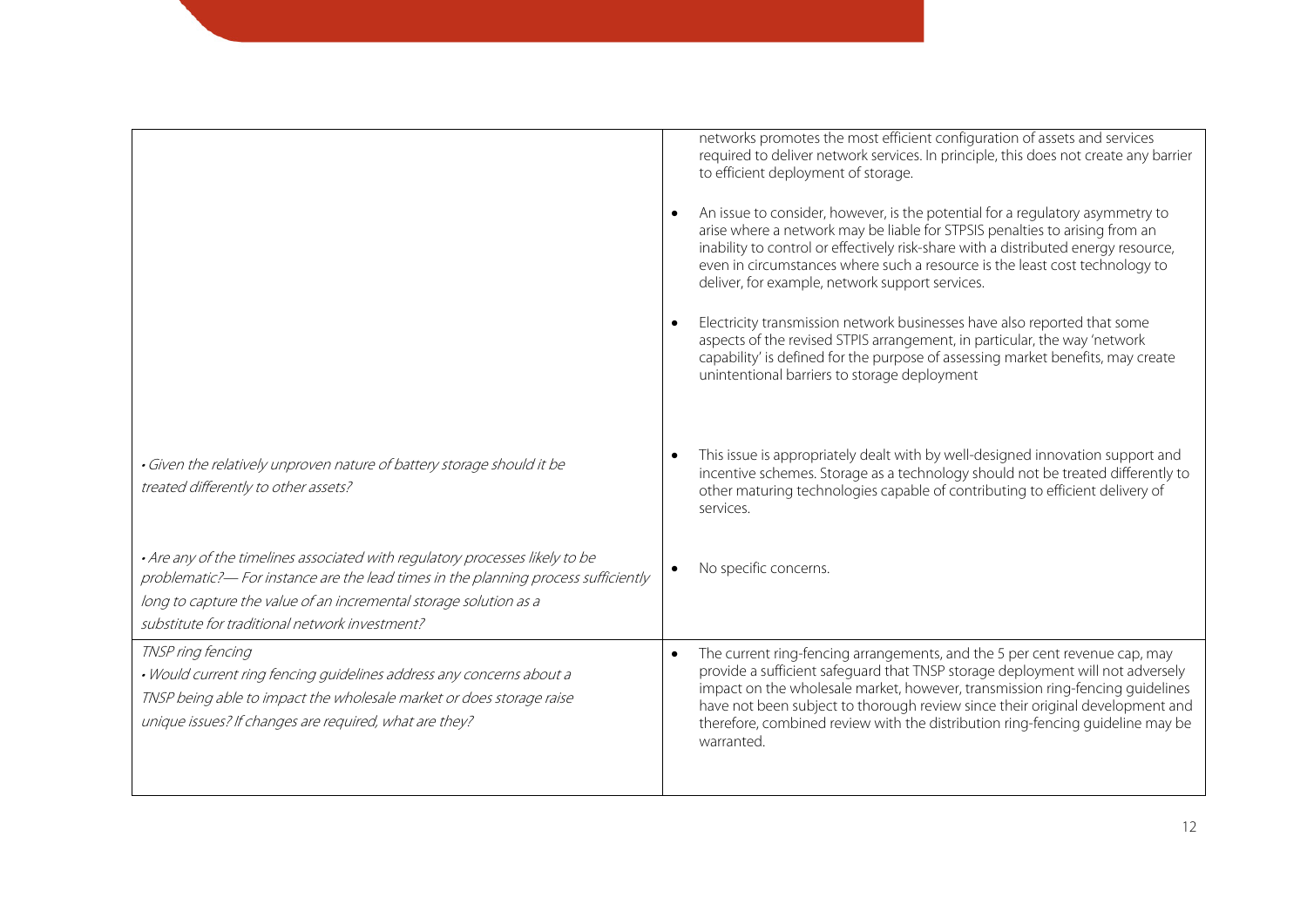| DNSP ring-fencing<br>• What will be required in the ring fencing guidelines to maximise the<br>benefit of network use of storage?                                                                                                                                                                                                                                                                                                                                                                                                                                      | Ring-fencing guidelines need to provide sufficient clarity upfront to enable<br>networks to efficiently plan and deploy storage as part of the delivery of network<br>services. The AER's development and interpretation of the ring-fencing<br>guidelines over time must likewise be predictable and transparent.                                                                                                                                                                                                                                                                                                                                                                                                                           |
|------------------------------------------------------------------------------------------------------------------------------------------------------------------------------------------------------------------------------------------------------------------------------------------------------------------------------------------------------------------------------------------------------------------------------------------------------------------------------------------------------------------------------------------------------------------------|----------------------------------------------------------------------------------------------------------------------------------------------------------------------------------------------------------------------------------------------------------------------------------------------------------------------------------------------------------------------------------------------------------------------------------------------------------------------------------------------------------------------------------------------------------------------------------------------------------------------------------------------------------------------------------------------------------------------------------------------|
| . What will be required in the ring fencing guidelines to minimise a<br>network business's ability to unduly impact a contestable market?                                                                                                                                                                                                                                                                                                                                                                                                                              | Beyond the existing cost allocation, and shared asset guideline approaches, and<br>the regulatory investment test process, it is unclear what additional measures<br>would be required to avoid impacting the contestable market.<br>It is not clear that Australian electricity networks will have any material<br>$\bullet$<br>opportunity to impact a fast moving global energy storage market. Further<br>AEMC consideration should focus on identifying what 'impacts' are credible,<br>their materiality, whether a regulatory response such as additional ring-fencing<br>obligations are proportional having regards to the full potential costs and<br>benefits, and potential alternative regulatory and non-regulatory solutions. |
| Cost allocation<br>. The current cost allocation arrangements do not appear to raise any<br>issues in relation to the use of storage assets. Do you agree?                                                                                                                                                                                                                                                                                                                                                                                                             | Agreed<br>$\bullet$<br>Further, ENA considers the scope for appropriate cost allocation approaches to<br>address a number of potential concerns and obviate the need for more costly<br>ring-fencing approaches may have been underestimated in the 'Preliminary<br>findings' made by the AEMC.                                                                                                                                                                                                                                                                                                                                                                                                                                              |
| Shared asset guideline<br>. The current shared asset arrangements do not appear to raise any issues in<br>relation to the use of storage assets. Do you agree?                                                                                                                                                                                                                                                                                                                                                                                                         | Agreed                                                                                                                                                                                                                                                                                                                                                                                                                                                                                                                                                                                                                                                                                                                                       |
| <b>Section 3.4 - AEMC Preliminary findings</b><br>1. Service classification. There is scope for the AER to classify storage for use by<br>network businesses under existing service classifications. It is the AEMC's<br>preliminary view that the provision of storage behind the meter is a contestable<br>service and should therefore be unclassified. Networks should not be able to install<br>storage behind the meter unless they do so through a ring-fenced business. Where<br>storage behind the meter would be useful for providing network support, these | This finding amounts to a forecast of likely or preferred future application of the<br>$\bullet$<br>relevant National Electricity Rules provisions by the AEMC.<br>As discussed previously, ENA considers closer coordinated implementation of<br>the relevant rules and policy framework would enhance regulatory certainty and<br>rigour in this area. As a goal, ENA proposes that the AEMC and AER should jointly<br>undertake future service classification processes on an integrated national basis.                                                                                                                                                                                                                                  |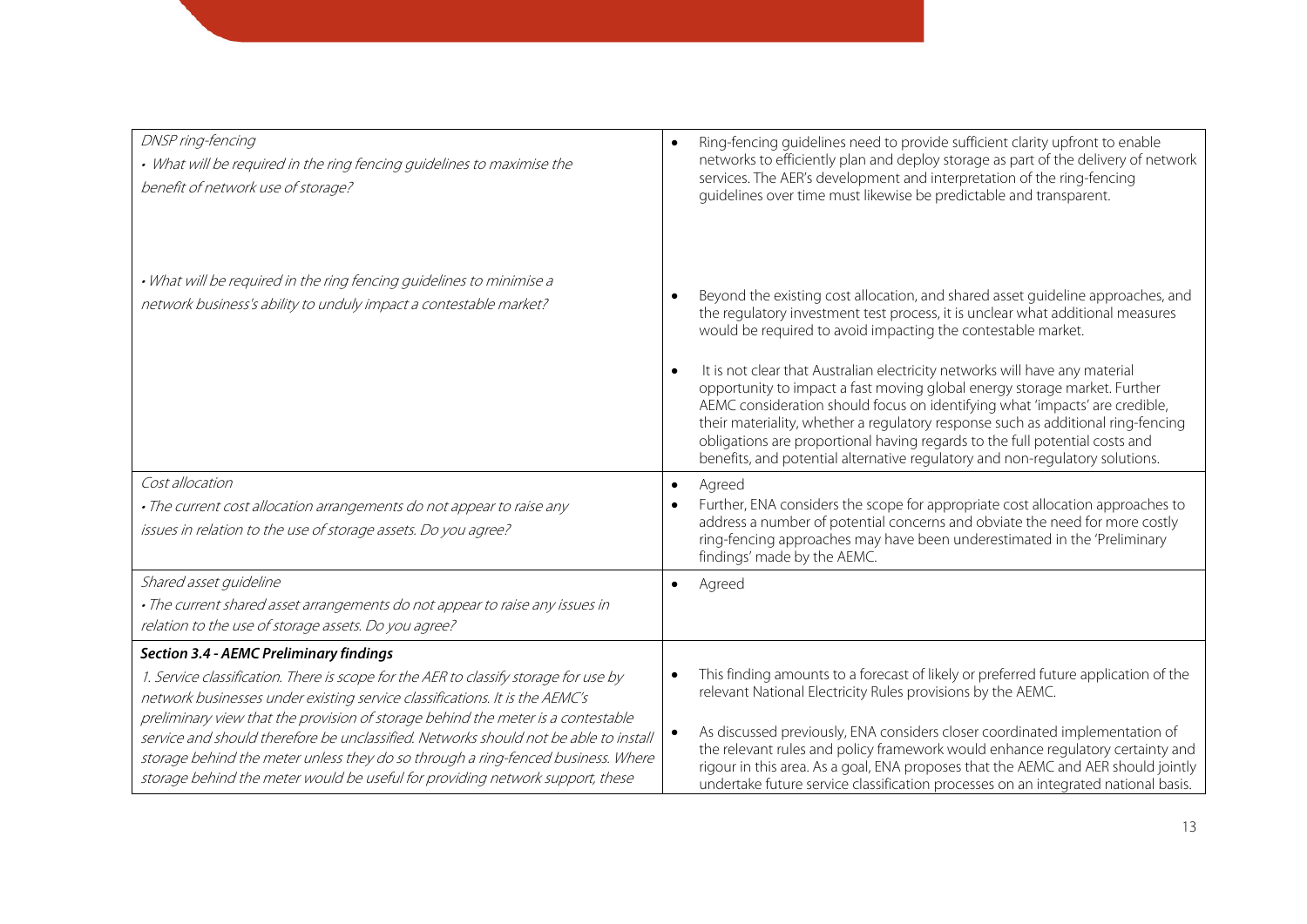| services must be contracted from a third party or ring-fenced business.<br>Storage used to provide services on the network would be subject to the AER's<br>usual service classification.<br>- Metering for small customers has been treated as an alternative control service<br>but in future advanced metering will be non-regulated and subject to competition.<br>Similarly, storage technologies should also be considered in this way as a<br>contestable service.                                                                                                                                                                                                                                                                                                                                         | There is an apparent unresolved tension between the AER's current<br>$\bullet$<br>interpretation that a distribution system may encompass assets beyond the<br>meter, and the AEMC's apparent reliance upon the meter as the defining<br>terminating point of the shared regulated network. This re-emphasises the need<br>for coordinated, shared processes to minimise uncertainty and the potential for<br>conflicting or unforeseen outcomes.                                                                                                                                                                                                                                                                                                                                                                                                                                                                     |
|-------------------------------------------------------------------------------------------------------------------------------------------------------------------------------------------------------------------------------------------------------------------------------------------------------------------------------------------------------------------------------------------------------------------------------------------------------------------------------------------------------------------------------------------------------------------------------------------------------------------------------------------------------------------------------------------------------------------------------------------------------------------------------------------------------------------|-----------------------------------------------------------------------------------------------------------------------------------------------------------------------------------------------------------------------------------------------------------------------------------------------------------------------------------------------------------------------------------------------------------------------------------------------------------------------------------------------------------------------------------------------------------------------------------------------------------------------------------------------------------------------------------------------------------------------------------------------------------------------------------------------------------------------------------------------------------------------------------------------------------------------|
| 2. Cost recovery. Once service classification is determined, the efficiency sharing<br>incentives should lead network businesses to seek the most efficient trade-off<br>between storage and traditional network assets, and between owning storage<br>assets and procuring their services under contract. We do not recommend any<br>blanket prohibitions on networks owning storage or requirements that they only<br>competitively tender for storage services on their networks. It is unlikely that<br>networks purchasing storage for their network will prevent the development of a<br>competitive market for storage devices - given the amount of activity by retailers<br>and direct sellers.<br>- We do not think extra powers are needed for AER to exclude non-proven<br>technologies from the RAB. | Agreed<br>$\bullet$<br>ENA would argue that deployment of network owned storage devices behind<br>$\bullet$<br>the meter would also be unlikely to prevent the development of a competitive<br>market in storage, given that energy retail firms and others have already entered<br>the storage and related markets.<br>Agree that no special powers are needed for the AER to exclude non-proven<br>technologies from the RAB. The experience internationally and Australia around<br>network innovation and technology deployment demonstrates that adequately<br>incentivising innovation within the regulatory context is likely to be the more<br>relevant regulatory policy tool.<br>There is a need for such arrangements that are reached to be flexible enough to<br>accommodate innovative stand alone power solutions that reduce total end<br>costs to consumer being trialed and explored by ENA members |
| 3. Ring fencing. It will be very important that strict ring-fencing provisions are in<br>place for network businesses looking to set up separate entities to install storage<br>behind the meter. These provisions must prevent any ability of the network to<br>favour affiliated businesses or provide advantage to the affiliate in areas like<br>connection processes. Strong enforcement and compliance obligations will also<br>be required to give the market confidence that a level playing field is being<br>maintained. This is also applicable to transmission businesses looking to enter<br>contestable markets.<br>- Cross-ownership considerations may also need to be applied if the policy<br>principles that underlie vertical separation of monopoly from competitive                         | In broad terms, the policy goals of providing for a level playing field for<br>$\bullet$<br>investment in, and deployment of, contestable technologies is supported.<br>ENA supports approaches that minimise any artificial barriers to competition,<br>$\bullet$<br>and which are proportional and based on clear evidence. There does not appear<br>to be a strong empirical case for the conclusion that it is "very important" and<br>"strict" provisions are in place. Rather, the AEMC has pointed to traditional<br>theoretic rationales for ring-fencing approaches established in the context of<br>generation and retail supply markets, which are then applied by analogy to the<br>emergent storage market. For this assessment to be complete, it should<br>consider the potential loss of integration benefits and efficiencies of 'strict' ring-<br>fencing arrangements.                             |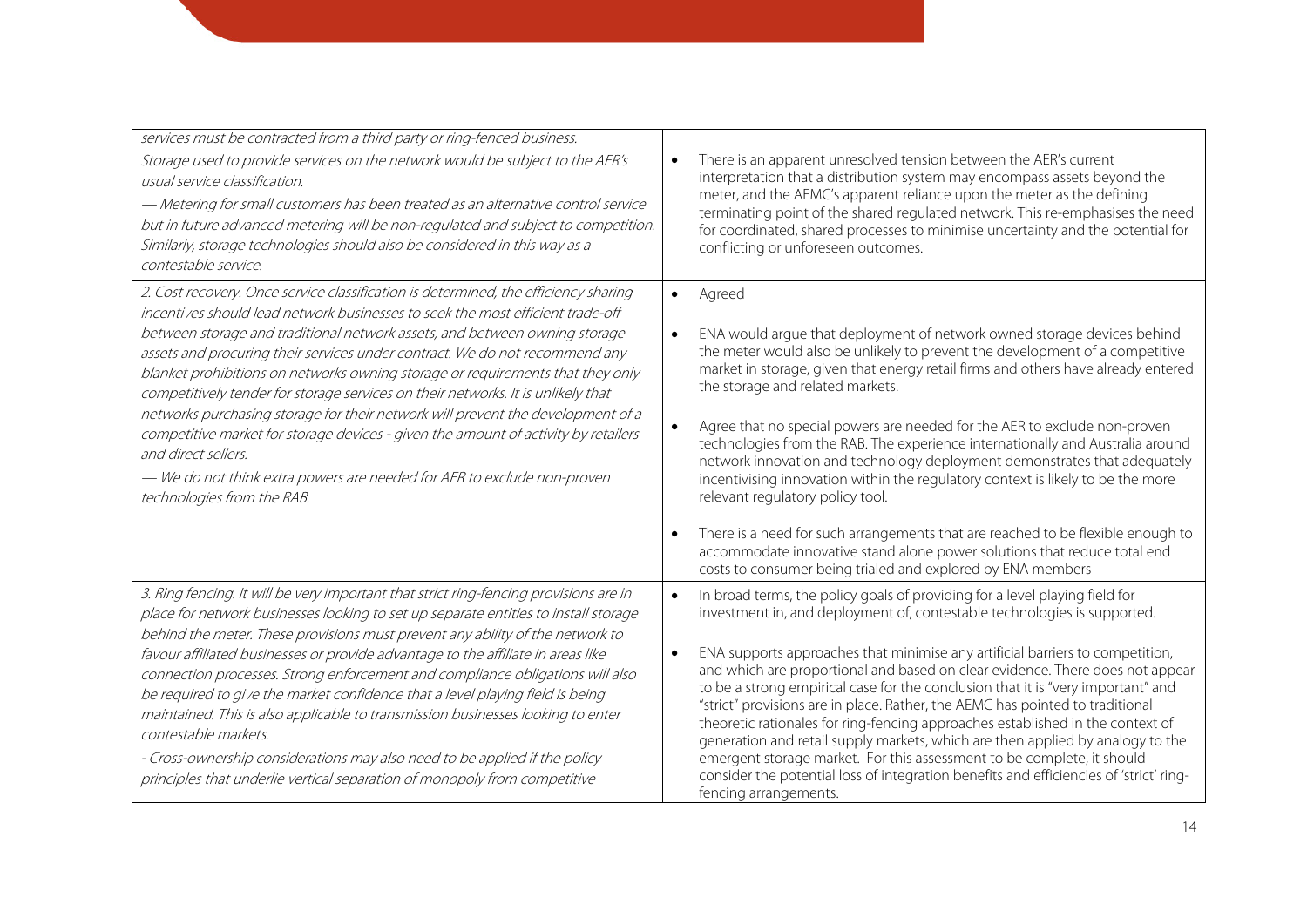| electricity activities are threatened - see next chapter.                                                                                                                                                                                                                                                                                                                                                                                                                                                                                                                                                                                                                                                              | The case studies that are provided by the AEMC (Vector, Italian network Terna,<br>and the Oncor proposal) in fact highlight that other alternative approaches are<br>feasible (from allowing behind the meter assets to be part of the a NSP's RAB, to<br>offering specific WACC incentives to spur deployment, or using auctioning off<br>mechanisms as a low cost alternative regulatory measure).                                                                                                                                                                                                  |
|------------------------------------------------------------------------------------------------------------------------------------------------------------------------------------------------------------------------------------------------------------------------------------------------------------------------------------------------------------------------------------------------------------------------------------------------------------------------------------------------------------------------------------------------------------------------------------------------------------------------------------------------------------------------------------------------------------------------|-------------------------------------------------------------------------------------------------------------------------------------------------------------------------------------------------------------------------------------------------------------------------------------------------------------------------------------------------------------------------------------------------------------------------------------------------------------------------------------------------------------------------------------------------------------------------------------------------------|
| 4. Annual planning process. The existing network planning requirements and<br>investment tests should lead network businesses to consider storage as an<br>alternative to traditional network solutions. The option value element of the<br>investment test should also lead them to value the potentially incremental nature<br>of a storage solution (as opposed to a "lumpy" network investment.) However, the<br>lead times in the planning process should be reviewed to test whether they are<br>sufficiently long to capture an incremental solution, especially one that needs to<br>be implemented incrementally as loading of a network element increases in order<br>to indefinitely defer an augmentation. | No comment                                                                                                                                                                                                                                                                                                                                                                                                                                                                                                                                                                                            |
| Section 4 - Ownership and control                                                                                                                                                                                                                                                                                                                                                                                                                                                                                                                                                                                                                                                                                      |                                                                                                                                                                                                                                                                                                                                                                                                                                                                                                                                                                                                       |
| • Are the connection requirements that are being imposed by different distribution<br>businesses for consumer- or retailer-controlled storage being used as a barrier? If<br>so, how?<br>. Does the ongoing degree of control that is being required by distribution<br>businesses for consumer- or retailer-controlled storage represent a genuine safety,<br>security or reliability need, or is it more appropriately a network interest that should                                                                                                                                                                                                                                                                | ENA is not aware of any connection requirements being imposed by distribution<br>$\bullet$<br>businesses that are being used as a barrier.<br>AS4777 does not require Demand Response Enabling Device (DRED) control<br>modes other than Demand Response Mode Zero (DRM0). DRM0 is essential as it<br>allows for disconnection for safety reasons, if doing so is required to perform                                                                                                                                                                                                                 |
| be negotiated or signalled through prices?                                                                                                                                                                                                                                                                                                                                                                                                                                                                                                                                                                                                                                                                             | works on the network, or is required by the Australian Energy Market Operator<br>All other control provisions in AS4777 do not provide DNSPs control over the<br>inverter, but rather provide the customer with a choice as to whether to<br>participate in a demand control program offered by either the DNSP or another<br>party. Having this capability built into the inverter at very minimal cost upfront<br>(mostly via software capabilities) means consumers will not have to invest more<br>capital on specific products or add-ons, if they seek demand control options in<br>the future. |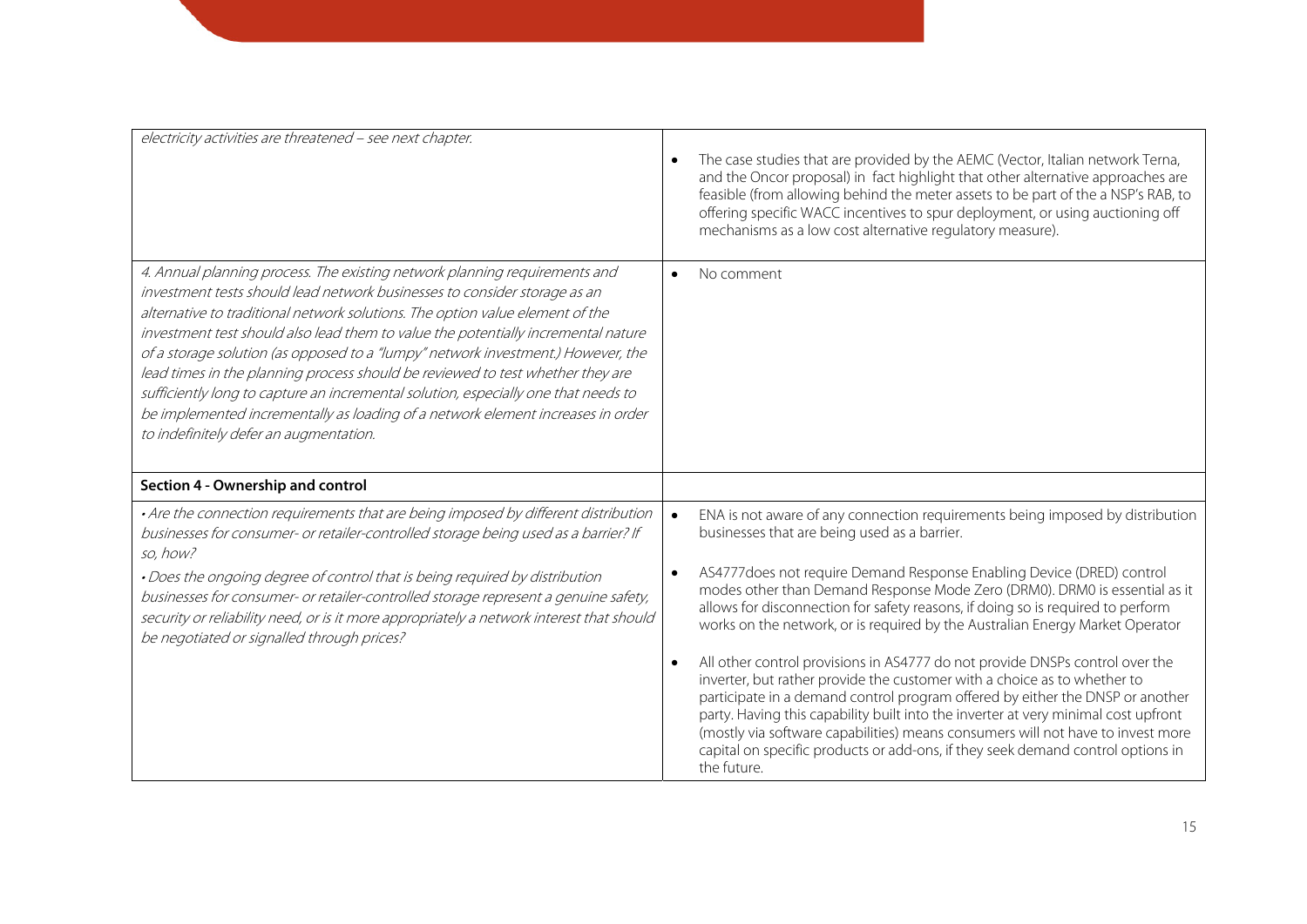| Section 4.1.7 - AEMC Preliminary findings                                                                                                                                                                                                                                                                                                                                                                                                                                                      |                                                                                                                                                                                                                                                                                                                                                                                                                                                                                                                            |
|------------------------------------------------------------------------------------------------------------------------------------------------------------------------------------------------------------------------------------------------------------------------------------------------------------------------------------------------------------------------------------------------------------------------------------------------------------------------------------------------|----------------------------------------------------------------------------------------------------------------------------------------------------------------------------------------------------------------------------------------------------------------------------------------------------------------------------------------------------------------------------------------------------------------------------------------------------------------------------------------------------------------------------|
| 1. Storage has the potential to generate a number of value streams, but control of<br>the device will be required for this to occur. The NEM's current framework is built<br>on the idea that market-based outcomes tend to be the most efficient. Control of<br>storage devices should therefore, in all but a narrow band of circumstances related<br>to system security and safety, be based on market-based price signals.                                                                 | Agree in principle, noting that the term 'market-based prices' could encompass<br>a wide range of potential methodologies and pricing approaches.                                                                                                                                                                                                                                                                                                                                                                          |
| 2. AEMO should investigate the potential system operation effects of a prevalence<br>of distributed energy devices, in particular in a scenario with a lower amount of<br>synchronous generation, identify issues and their extent.                                                                                                                                                                                                                                                            | Agree                                                                                                                                                                                                                                                                                                                                                                                                                                                                                                                      |
| <b>Competitive neutrality</b><br>4.2                                                                                                                                                                                                                                                                                                                                                                                                                                                           |                                                                                                                                                                                                                                                                                                                                                                                                                                                                                                                            |
| Section 4.2.1 - AEMC Preliminary findings                                                                                                                                                                                                                                                                                                                                                                                                                                                      |                                                                                                                                                                                                                                                                                                                                                                                                                                                                                                                            |
| 1. Storage is a contestable service and participation of network businesses in this<br>market must be done on a level playing field with other market participants. The<br>market-led installation of storage is most likely to lead to efficient outcomes. The<br>Commission would not recommend any policy decisions to actively encourage the<br>deployment of storage by networks in contravention of a framework that assumes<br>that competitive energy activities should be market-led. | Support at this stage, noting that there continues to be a valuable scope for<br>'learning by doing' positively funded innovation programs which produce and<br>disseminate to the market learnings under revised demand management<br>incentive arrangements, for example.<br>The Commission should broaden its recommendation to not supporting any<br>policy decisions to actively encourage deployment of storage on any basis<br>other than a market led rollout (i.e. picking up any potential State, local or other |
| 2. It will be important to monitor the impact of ring-fencing requirements to<br>ensure the vertical disaggregation of the electricity supply chain between<br>regulated monopoly and competitive activities is maintained. In relation to energy                                                                                                                                                                                                                                              | government entity subsidising storage rollouts, or requiring them to occur<br>through planning or other processes)                                                                                                                                                                                                                                                                                                                                                                                                         |
| storage, we take this to mean:<br>(a) Network businesses should use energy storage where it substitutes for                                                                                                                                                                                                                                                                                                                                                                                    | Agree with the conclusion that it will be important to monitor and adjust ring-<br>$\bullet$<br>fencing approaches through time in a fast-changing environment. It is not clear<br>that present arrangements will achieve this, given that most networks are                                                                                                                                                                                                                                                               |
| traditional network (not behind the meter), where it is efficient to do, so long as it<br>does not significantly displace competitive energy services. It is appropriate for the<br>storage to be financed from regulated expenditure to the extent that it is                                                                                                                                                                                                                                 | operating under ring-fencing rules set more than a decade ago designed for the<br>purpose of governing NSPs involvement in the retail supply and wholesale<br>market.                                                                                                                                                                                                                                                                                                                                                      |
| providing network services.                                                                                                                                                                                                                                                                                                                                                                                                                                                                    | One option to consider is requiring joint reviews of market developments and<br>the impacts of the regulatory restrictions embedded in ring-fencing                                                                                                                                                                                                                                                                                                                                                                        |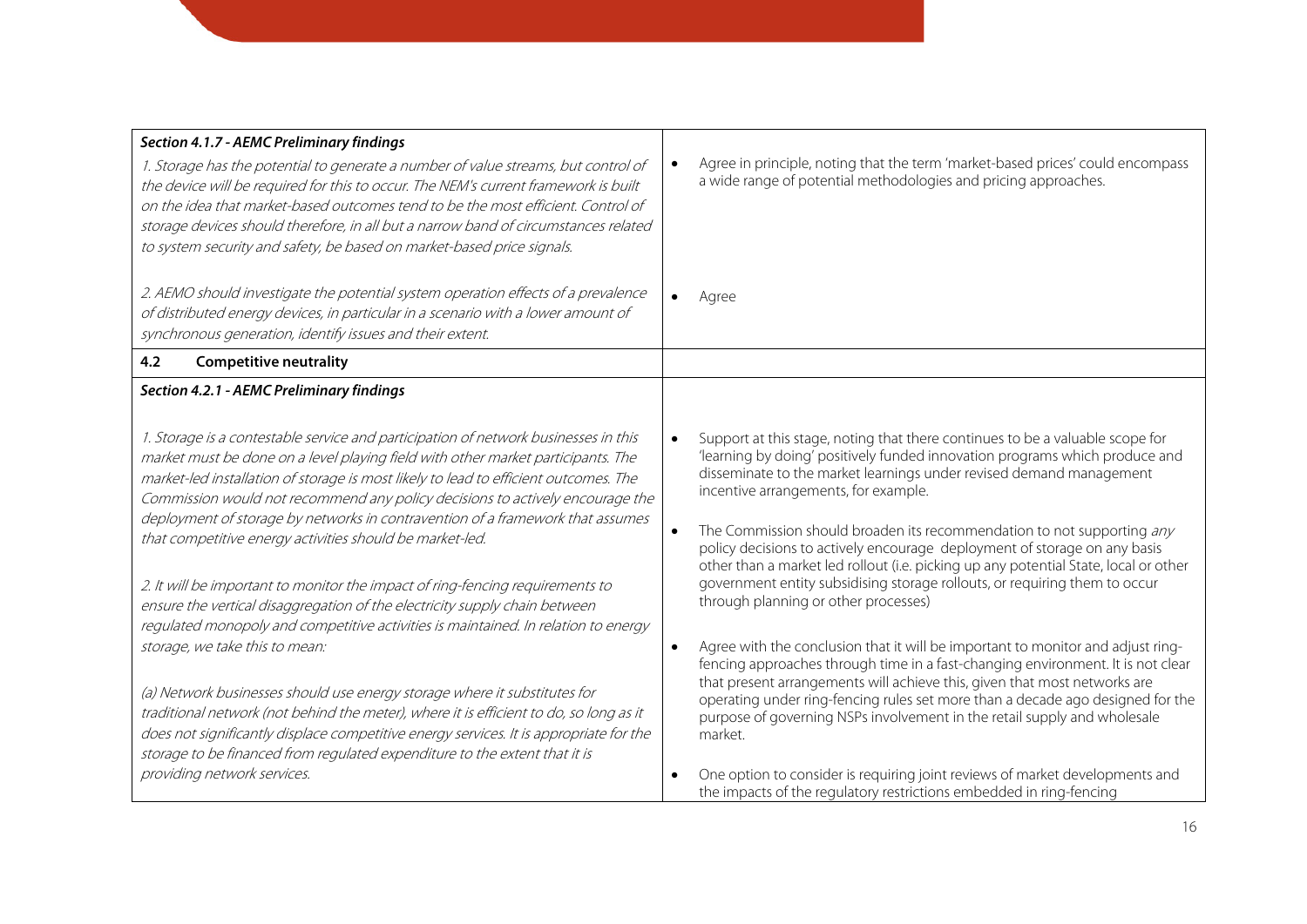| (b) If a network business installs storage on its network to provide network services,<br>then its use for energy trading (or other competitive energy services) should be<br>strongly separated from the regulated network business. The auctioning of energy<br>trading rights from network-connected storage that has been proposed by Oncor,<br>or the transfer of those benefits to a retailer in the ElectraNet trial, are attractive<br>models.<br>(c) It is not appropriate for network businesses to own or directly control storage<br>behind the meter except through a ring-fenced entity which is subject to strict<br>compliance requirements and robust enforcement. If storage behind the meter is<br>of value to network businesses, then they should contract with consumer, retailers<br>or third parties to gain services, or create price signals or offer rebates that would<br>reward consumers for operating storage in the desired way. | requirements on a regularly scheduled basis. ENA is of the view that the AER<br>may not be the body best placed to undertake this assessment in isolation, as it<br>will be in the position of assessing the scope of its own regulatory powers.<br>The Oncor model and the approaches in the Electranet trial are positive avenues<br>for exploration. An alternative approach may be to require the dispatch of the<br>wholesale energy in a network controlled storage device to be at the NEM spot<br>price, with these revenues treated in accordance with other similar shared assets<br>(i.e. with network customers benefitting collectively).<br>The basis for a policy restriction on behind-the-meter storage is as yet<br>unestablished, especially given the emergent nature of small scale battery<br>deployment. A simple prohibition on network control or ownership of storage<br>behind the meter may result in a loss of benefits to all customers through lost<br>synergistic gains, increased transaction costs, and an inability to explore<br>innovative and efficient least cost delivery of network services, for no obvious<br>corresponding benefit to consumers.<br>Such a foreclosing prohibition also appears at odds with the AER's contention<br>that the distribution system extends beyond the mete Lack of alignment<br>between AEMC and the AER on this core definition issue has potential to create<br>disincentives for efficient investment and regulatory uncertainty.<br>It appears untenable, for example, for the AER to base a view on the most<br>efficient means of delivery of regulated distribution network services on a<br>differing definition of the extent and nature of a distribution system than that<br>used by the AEMC in defining the types of individual technologies able to be<br>owned or controlled by the regulated NSP. |
|------------------------------------------------------------------------------------------------------------------------------------------------------------------------------------------------------------------------------------------------------------------------------------------------------------------------------------------------------------------------------------------------------------------------------------------------------------------------------------------------------------------------------------------------------------------------------------------------------------------------------------------------------------------------------------------------------------------------------------------------------------------------------------------------------------------------------------------------------------------------------------------------------------------------------------------------------------------|----------------------------------------------------------------------------------------------------------------------------------------------------------------------------------------------------------------------------------------------------------------------------------------------------------------------------------------------------------------------------------------------------------------------------------------------------------------------------------------------------------------------------------------------------------------------------------------------------------------------------------------------------------------------------------------------------------------------------------------------------------------------------------------------------------------------------------------------------------------------------------------------------------------------------------------------------------------------------------------------------------------------------------------------------------------------------------------------------------------------------------------------------------------------------------------------------------------------------------------------------------------------------------------------------------------------------------------------------------------------------------------------------------------------------------------------------------------------------------------------------------------------------------------------------------------------------------------------------------------------------------------------------------------------------------------------------------------------------------------------------------------------------------------------------------------------------------------------------------------------------------------------|
| Section 5 - Storage at the wholesale electricity level                                                                                                                                                                                                                                                                                                                                                                                                                                                                                                                                                                                                                                                                                                                                                                                                                                                                                                           |                                                                                                                                                                                                                                                                                                                                                                                                                                                                                                                                                                                                                                                                                                                                                                                                                                                                                                                                                                                                                                                                                                                                                                                                                                                                                                                                                                                                                                                                                                                                                                                                                                                                                                                                                                                                                                                                                              |
| · Is more clarity required in the definition of a 'generating unit'? If so,<br>what changes would be necessary? How would such changes be<br>necessary to preserve the registration requirements and eligibility criteria currently<br>in place for generators?                                                                                                                                                                                                                                                                                                                                                                                                                                                                                                                                                                                                                                                                                                  | No comment                                                                                                                                                                                                                                                                                                                                                                                                                                                                                                                                                                                                                                                                                                                                                                                                                                                                                                                                                                                                                                                                                                                                                                                                                                                                                                                                                                                                                                                                                                                                                                                                                                                                                                                                                                                                                                                                                   |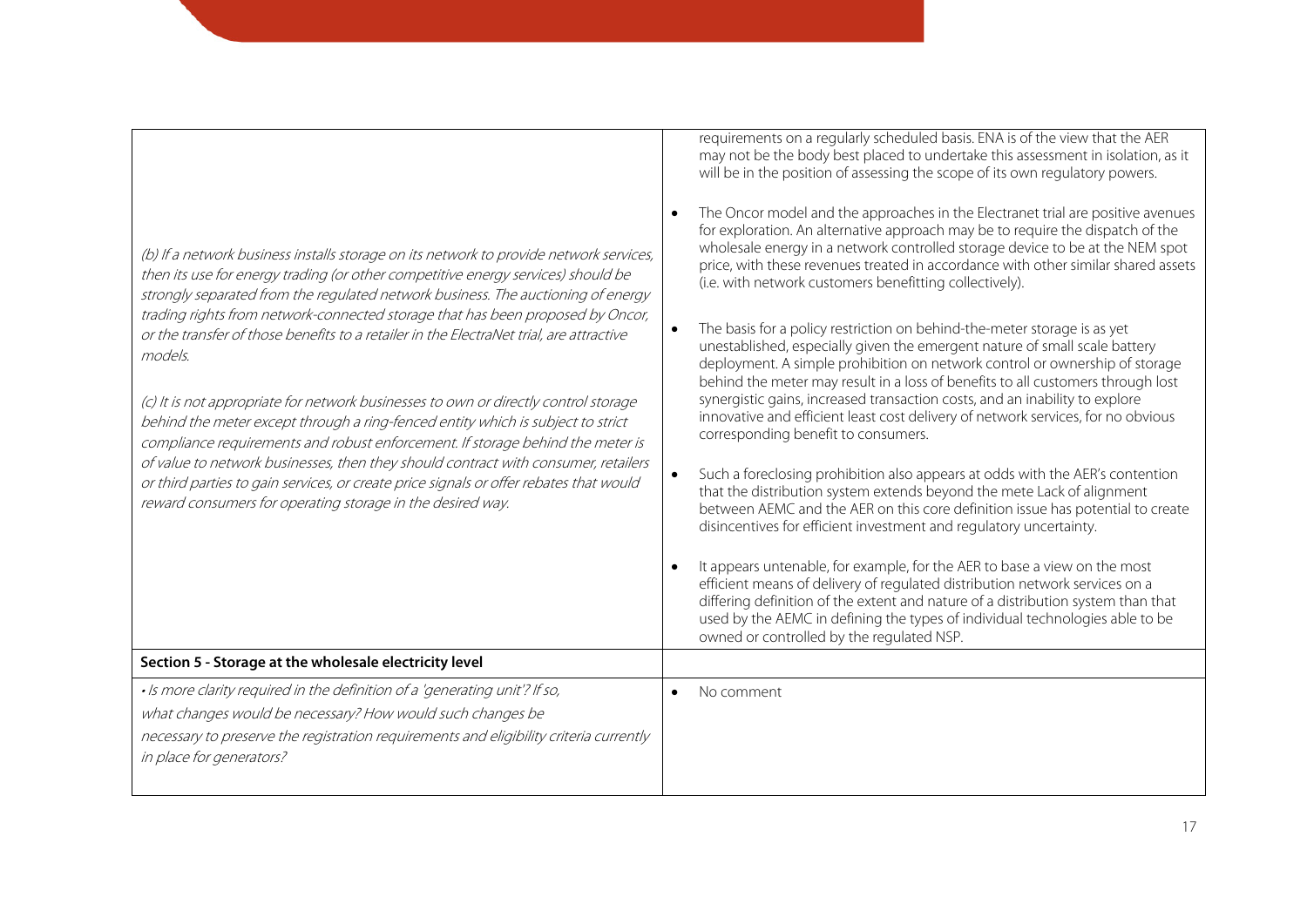| · Are current registration requirements appropriate for storage that may be used<br>both as generation and load? Should a person operating storage to both buy and<br>sell electricity through the spot market be required to register as both a market<br>customer and a generator?                                                                                                                                                                                                                                                                                                                                                                                                                                                                                                                                                                                                                                                                                                                                       | No comment<br>$\bullet$                                                                                                                                                                                                                                                                                                                                       |
|----------------------------------------------------------------------------------------------------------------------------------------------------------------------------------------------------------------------------------------------------------------------------------------------------------------------------------------------------------------------------------------------------------------------------------------------------------------------------------------------------------------------------------------------------------------------------------------------------------------------------------------------------------------------------------------------------------------------------------------------------------------------------------------------------------------------------------------------------------------------------------------------------------------------------------------------------------------------------------------------------------------------------|---------------------------------------------------------------------------------------------------------------------------------------------------------------------------------------------------------------------------------------------------------------------------------------------------------------------------------------------------------------|
| • Do you see any issues with the current connections framework? For<br>storage as a generator? For storage as a load?                                                                                                                                                                                                                                                                                                                                                                                                                                                                                                                                                                                                                                                                                                                                                                                                                                                                                                      | Unclear at this stage. One important issue is ensuring that future frameworks<br>$\bullet$<br>provide that networks are able maintain clear 'line of sight' of the installation<br>and development of energy storage systems behind the meter, to assist in long-<br>term network planning decision-making, and efficient operation of the shared<br>network. |
| . Do performance standards represent a barrier to storage connection? For storage<br>as a generator? For storage as a load?                                                                                                                                                                                                                                                                                                                                                                                                                                                                                                                                                                                                                                                                                                                                                                                                                                                                                                | No comment                                                                                                                                                                                                                                                                                                                                                    |
| • What are the implications of current arrangements for ancillary service provision<br>and cost recovery for storage?                                                                                                                                                                                                                                                                                                                                                                                                                                                                                                                                                                                                                                                                                                                                                                                                                                                                                                      | No comment<br>$\bullet$                                                                                                                                                                                                                                                                                                                                       |
| • Are there other services that could potentially be provided by storage - such as a<br>substitute for inertia through very fast response services - and does a lack of a<br>market for these represent a potential barrier or opportunity?                                                                                                                                                                                                                                                                                                                                                                                                                                                                                                                                                                                                                                                                                                                                                                                | No comment                                                                                                                                                                                                                                                                                                                                                    |
| <b>Section 5.5 AEMC Preliminary findings</b><br>1. We do not see the need for a new category of registered participant to be<br>introduced for persons operating a storage device. A person seeking to participate<br>in the NEM using a storage device should be registered according to the value<br>stream from the storage device in relation to which that person intends to<br>participate in the NEM. This would mean that the owner/operator of a storage<br>device could be registered as a generator, customer, or both.<br>2. AEMO will need to be satisfied that the person intending to register can comply<br>with the associated requirements of that role. It is not yet clear whether the<br>obligations and requirements for each category of registered participant under the<br>NER are appropriate to the operation of the storage device. For example, the<br>following issues will need to be worked through:<br>(a) whether the relevant technical standards are appropriate for the connection of | Agree.                                                                                                                                                                                                                                                                                                                                                        |